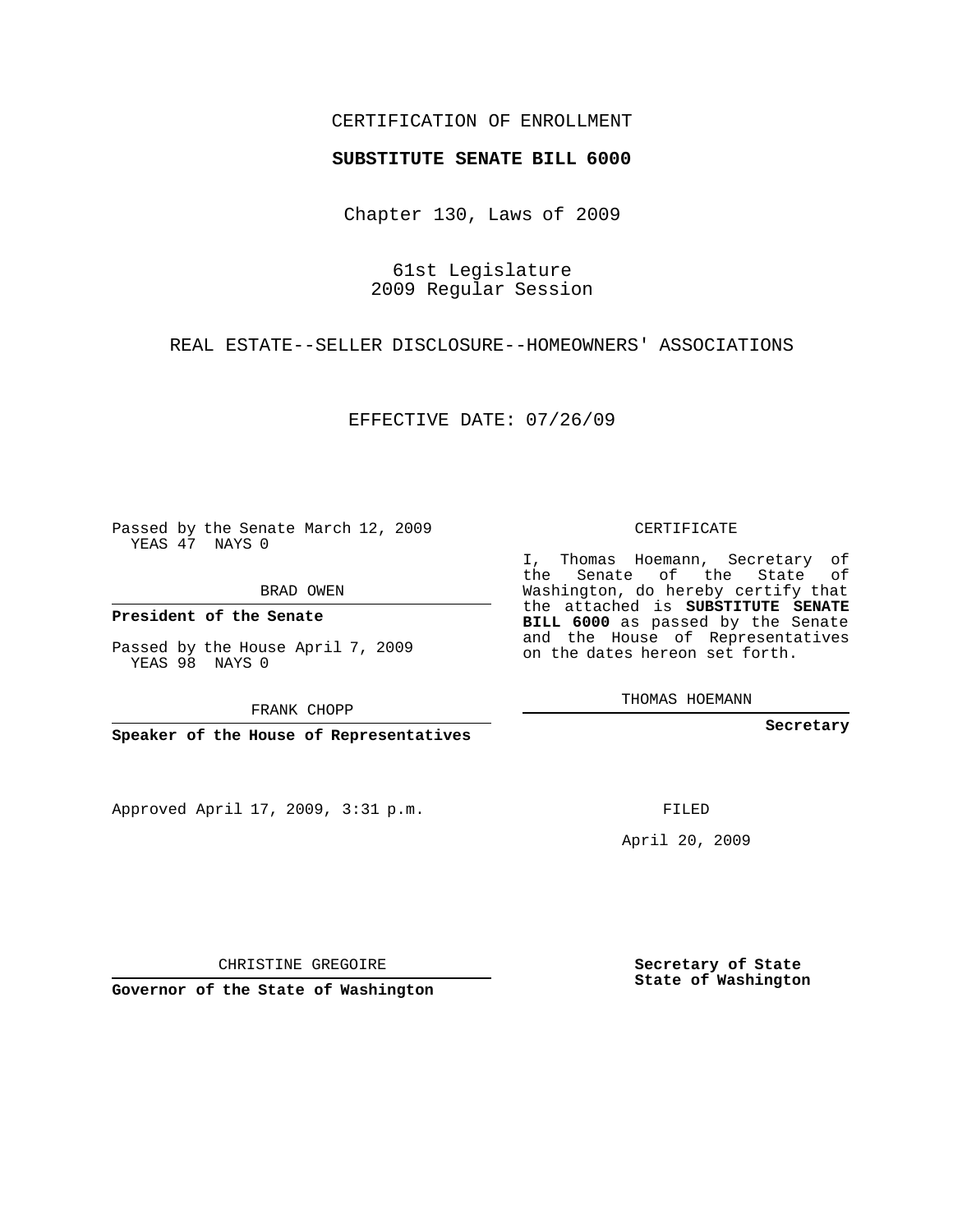# **SUBSTITUTE SENATE BILL 6000** \_\_\_\_\_\_\_\_\_\_\_\_\_\_\_\_\_\_\_\_\_\_\_\_\_\_\_\_\_\_\_\_\_\_\_\_\_\_\_\_\_\_\_\_\_

\_\_\_\_\_\_\_\_\_\_\_\_\_\_\_\_\_\_\_\_\_\_\_\_\_\_\_\_\_\_\_\_\_\_\_\_\_\_\_\_\_\_\_\_\_

Passed Legislature - 2009 Regular Session

**State of Washington 61st Legislature 2009 Regular Session**

**By** Senate Financial Institutions, Housing & Insurance (originally sponsored by Senators Fraser, Benton, Tom, and Roach)

READ FIRST TIME 02/25/09.

 AN ACT Relating to real estate disclosure requirements regarding homeowners' associations; and amending RCW 64.06.015, 64.06.020, and 64.06.040.

BE IT ENACTED BY THE LEGISLATURE OF THE STATE OF WASHINGTON:

 **Sec. 1.** RCW 64.06.015 and 2007 c 107 s 5 are each amended to read as follows:

 (1) In a transaction for the sale of unimproved residential real property, the seller shall, unless the buyer has expressly waived the right to receive the disclosure statement under RCW 64.06.010, or unless the transfer is otherwise exempt under RCW 64.06.010, deliver to the buyer a completed seller disclosure statement in the following format and that contains, at a minimum, the following information:

INSTRUCTIONS TO THE SELLER

 Please complete the following form. Do not leave any spaces blank. If the question clearly does not apply to the property write "NA." If the answer is "yes" to any \* items, please explain on attached sheets. Please refer to the line number(s) of the question(s) when you provide your explanation(s). For your protection you must date and sign each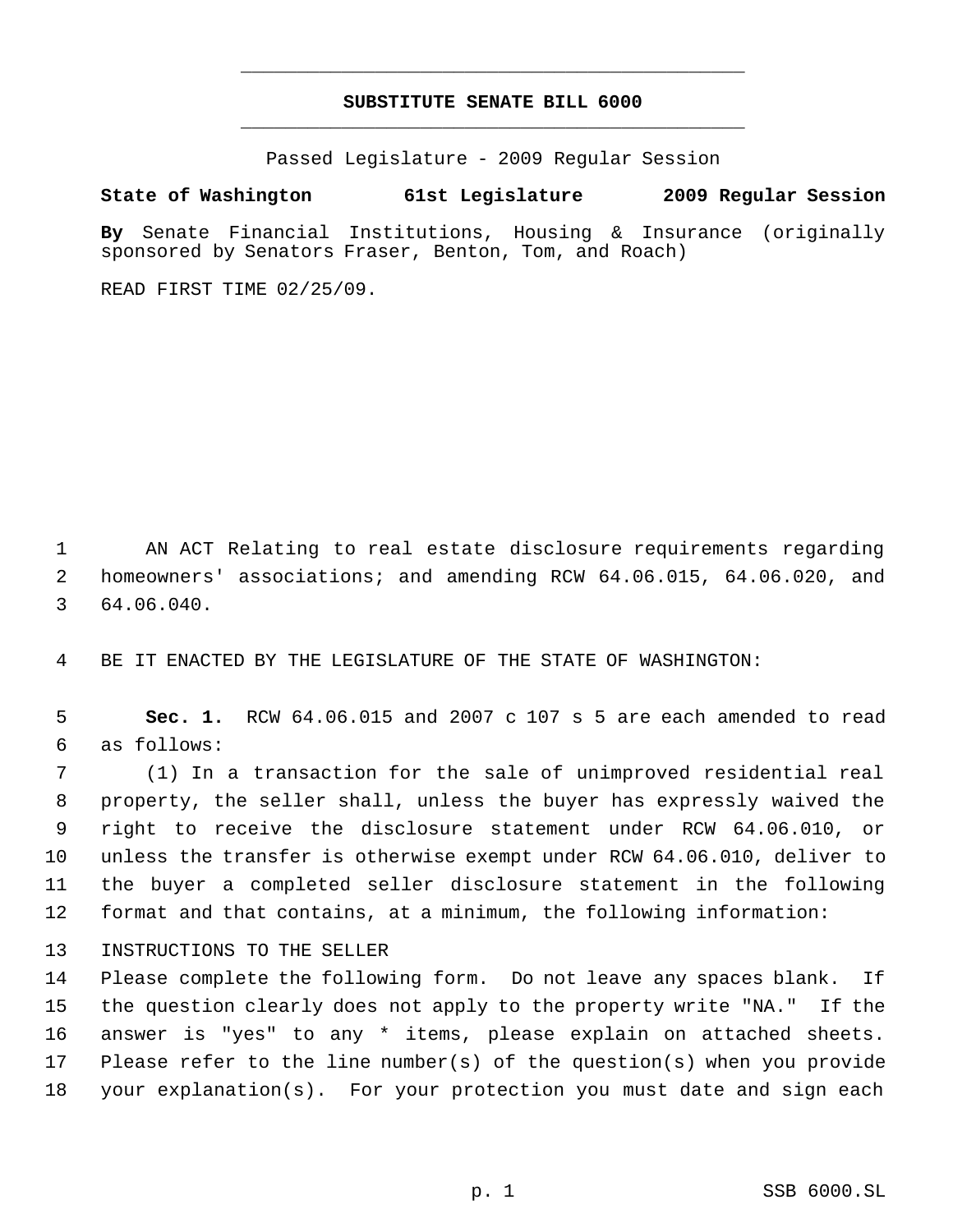page of this disclosure statement and each attachment. Delivery of the disclosure statement must occur not later than five business days, unless otherwise agreed, after mutual acceptance of a written contract to purchase between a buyer and a seller.

## NOTICE TO THE BUYER

 THE FOLLOWING DISCLOSURES ARE MADE BY SELLER ABOUT THE CONDITION OF THE PROPERTY LOCATED AT . . . . . . . . . . . . . . . . . . . . . . . . .

("THE PROPERTY"), OR AS LEGALLY DESCRIBED ON ATTACHED EXHIBIT A.

 SELLER MAKES THE FOLLOWING DISCLOSURES OF EXISTING MATERIAL FACTS OR MATERIAL DEFECTS TO BUYER BASED ON SELLER'S ACTUAL KNOWLEDGE OF THE PROPERTY AT THE TIME SELLER COMPLETES THIS DISCLOSURE STATEMENT. UNLESS YOU AND SELLER OTHERWISE AGREE IN WRITING, YOU HAVE THREE BUSINESS DAYS FROM THE DAY SELLER OR SELLER'S AGENT DELIVERS THIS DISCLOSURE STATEMENT TO YOU TO RESCIND THE AGREEMENT BY DELIVERING A SEPARATELY SIGNED WRITTEN STATEMENT OF RESCISSION TO SELLER OR SELLER'S AGENT. IF THE SELLER DOES NOT GIVE YOU A COMPLETED DISCLOSURE STATEMENT, THEN YOU MAY WAIVE THE RIGHT TO RESCIND PRIOR TO OR AFTER THE TIME YOU ENTER INTO A SALE AGREEMENT.

 THE FOLLOWING ARE DISCLOSURES MADE BY SELLER AND ARE NOT THE REPRESENTATIONS OF ANY REAL ESTATE LICENSEE OR OTHER PARTY. THIS INFORMATION IS FOR DISCLOSURE ONLY AND IS NOT INTENDED TO BE A PART OF ANY WRITTEN AGREEMENT BETWEEN BUYER AND SELLER.

 FOR A MORE COMPREHENSIVE EXAMINATION OF THE SPECIFIC CONDITION OF THIS PROPERTY YOU ARE ADVISED TO OBTAIN AND PAY FOR THE SERVICES OF QUALIFIED EXPERTS TO INSPECT THE PROPERTY, WHICH MAY INCLUDE, WITHOUT LIMITATION, ARCHITECTS, ENGINEERS, LAND SURVEYORS, PLUMBERS, ELECTRICIANS, ROOFERS, BUILDING INSPECTORS, ON-SITE WASTEWATER TREATMENT INSPECTORS, OR STRUCTURAL PEST INSPECTORS. THE PROSPECTIVE BUYER AND SELLER MAY WISH TO OBTAIN PROFESSIONAL ADVICE OR INSPECTIONS OF THE PROPERTY OR TO PROVIDE APPROPRIATE PROVISIONS IN A CONTRACT BETWEEN THEM WITH RESPECT TO ANY ADVICE, INSPECTION, DEFECTS OR WARRANTIES.

Seller . . . . is/ . . . . is not occupying the property.

**I. SELLER'S DISCLOSURES:**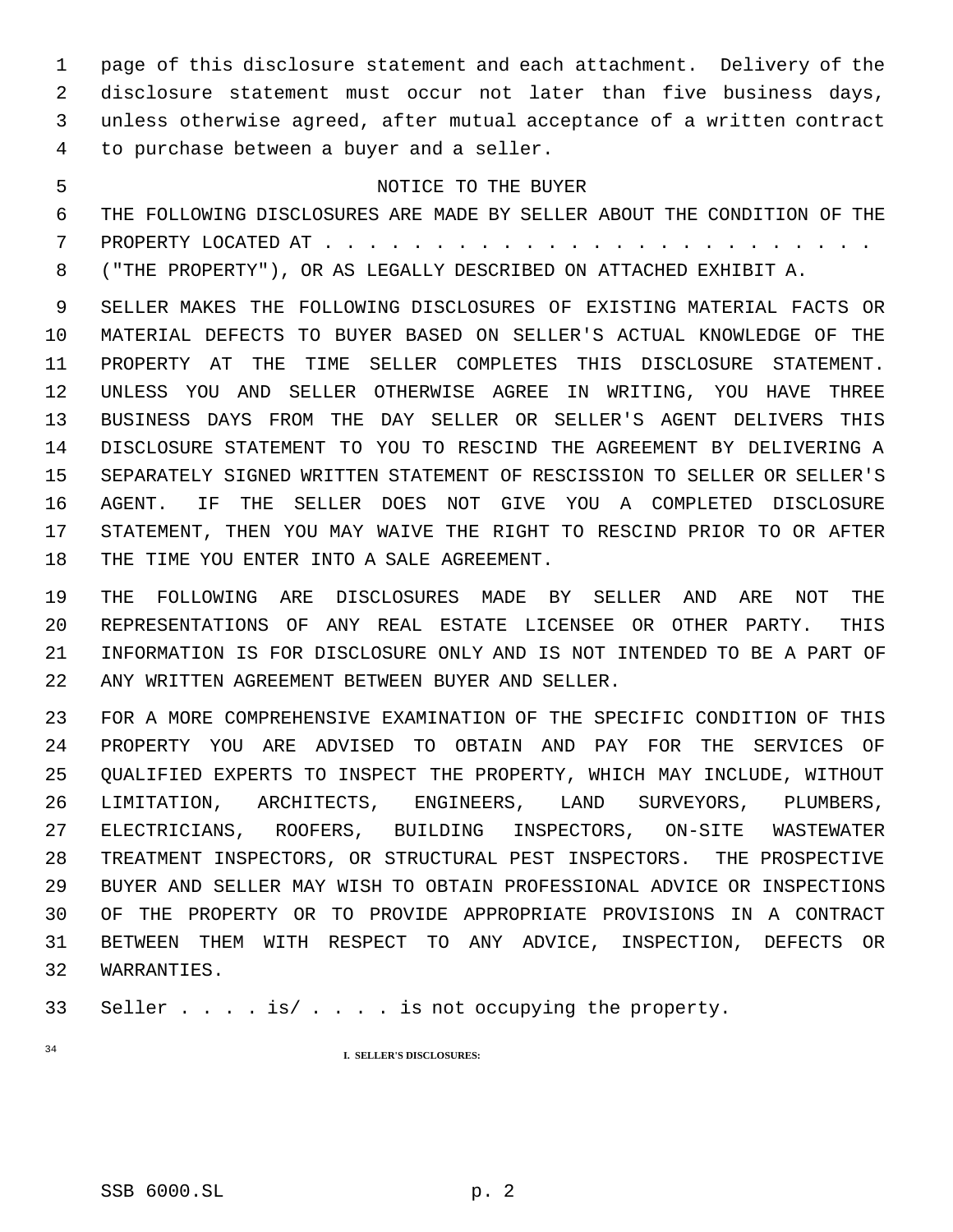| 1        |                |                                                                                     |                                   |                                                                                |  |  |  |  |  |
|----------|----------------|-------------------------------------------------------------------------------------|-----------------------------------|--------------------------------------------------------------------------------|--|--|--|--|--|
| 2        |                | *If you answer "Yes" to a question with an asterisk (*), please explain your answer |                                   |                                                                                |  |  |  |  |  |
| 3        |                |                                                                                     |                                   | and attach documents, if available and not otherwise publicly recorded. If     |  |  |  |  |  |
|          |                |                                                                                     | necessary, use an attached sheet. |                                                                                |  |  |  |  |  |
| 4        |                |                                                                                     |                                   | 1. TITLE                                                                       |  |  |  |  |  |
| 5<br>6   | $[ ]$ Yes      | $[ ]$ No                                                                            | [ ] Don't know                    | A. Do you have legal authority to sell<br>the property? If no, please explain. |  |  |  |  |  |
| 7<br>8   | $[$   Yes      | $[ ]$ No                                                                            | [ ] Don't know                    | *B. Is title to the property subject to<br>any of the following?               |  |  |  |  |  |
| 9        |                |                                                                                     |                                   | (1) First right of refusal                                                     |  |  |  |  |  |
| 10       |                |                                                                                     |                                   | $(2)$ Option                                                                   |  |  |  |  |  |
| 11       |                |                                                                                     |                                   | (3) Lease or rental agreement                                                  |  |  |  |  |  |
| 12       |                |                                                                                     |                                   | $(4)$ Life estate?                                                             |  |  |  |  |  |
| 13       | $[ ]$ Yes      | $[ ]$ No                                                                            | [ ] Don't know                    | *C. Are there any encroachments,                                               |  |  |  |  |  |
| 14<br>15 |                |                                                                                     |                                   | boundary agreements, or boundary<br>disputes?                                  |  |  |  |  |  |
| 16       | $[ ]$ Yes      | $[ ]$ No                                                                            | [ ] Don't know                    | *D. Is there a private road or easement                                        |  |  |  |  |  |
| 17       |                |                                                                                     |                                   | agreement for access to the property?                                          |  |  |  |  |  |
| 18       | $\lceil$   Yes | $[ ]$ No                                                                            | [ ] Don't know                    | *E. Are there any rights-of-way,                                               |  |  |  |  |  |
| 19       |                |                                                                                     |                                   | easements, or access limitations that                                          |  |  |  |  |  |
| 20       |                |                                                                                     |                                   | may affect the Buyer's use of the                                              |  |  |  |  |  |
| 21       |                |                                                                                     |                                   | property?                                                                      |  |  |  |  |  |
| 22       | $[ ]$ Yes      | $[ ]$ No                                                                            | [ ] Don't know                    | *F. Are there any written agreements                                           |  |  |  |  |  |
| 23       |                |                                                                                     |                                   | for joint maintenance of an easement or                                        |  |  |  |  |  |
| 24       |                |                                                                                     |                                   | right-of-way?                                                                  |  |  |  |  |  |
| 25       | $[ ]$ Yes      | $[ ]$ No                                                                            | [ ] Don't know                    | *G. Is there any study, survey project,                                        |  |  |  |  |  |
| 26       |                |                                                                                     |                                   | or notice that would adversely affect the                                      |  |  |  |  |  |
| 27       |                |                                                                                     |                                   | property?                                                                      |  |  |  |  |  |
| 28       | $[ ]$ Yes      | $[ ]$ No                                                                            | [ ] Don't know                    | *H. Are there any pending or existing                                          |  |  |  |  |  |
| 29       |                |                                                                                     |                                   | assessments against the property?                                              |  |  |  |  |  |
| 30       | $[ ]$ Yes      | $[ ]$ No                                                                            | [ ] Don't know                    | *I. Are there any zoning violations,                                           |  |  |  |  |  |
| 31       |                |                                                                                     |                                   | nonconforming uses, or any unusual                                             |  |  |  |  |  |
| 32       |                |                                                                                     |                                   | restrictions on the property that would<br>affect future construction or       |  |  |  |  |  |
| 33<br>34 |                |                                                                                     |                                   | remodeling?                                                                    |  |  |  |  |  |
| 35       | [ ] Yes        | $[ ]$ No                                                                            | [ ] Don't know                    | *J. Is there a boundary survey for the                                         |  |  |  |  |  |
| 36       |                |                                                                                     |                                   | property?                                                                      |  |  |  |  |  |
| 37       | $[ ]$ Yes      | $[ ]$ No                                                                            | [ ] Don't know                    | *K. Are there any covenants,                                                   |  |  |  |  |  |
| 38       |                |                                                                                     |                                   | conditions, or restrictions which affect                                       |  |  |  |  |  |
| 39       |                |                                                                                     |                                   | the property?                                                                  |  |  |  |  |  |
| 40       |                |                                                                                     |                                   |                                                                                |  |  |  |  |  |
|          |                |                                                                                     |                                   | 2. WATER                                                                       |  |  |  |  |  |
| 41       |                |                                                                                     |                                   | A. Household Water                                                             |  |  |  |  |  |
| 42       | $[ ]$ Yes      | $[ ]$ No                                                                            | [ ] Don't know                    | (1) Does the property have potable                                             |  |  |  |  |  |
| 43       |                |                                                                                     |                                   | water supply?                                                                  |  |  |  |  |  |
| 44       |                |                                                                                     |                                   | (2) If yes, the source of water for the                                        |  |  |  |  |  |
| 45       |                |                                                                                     |                                   | property is:                                                                   |  |  |  |  |  |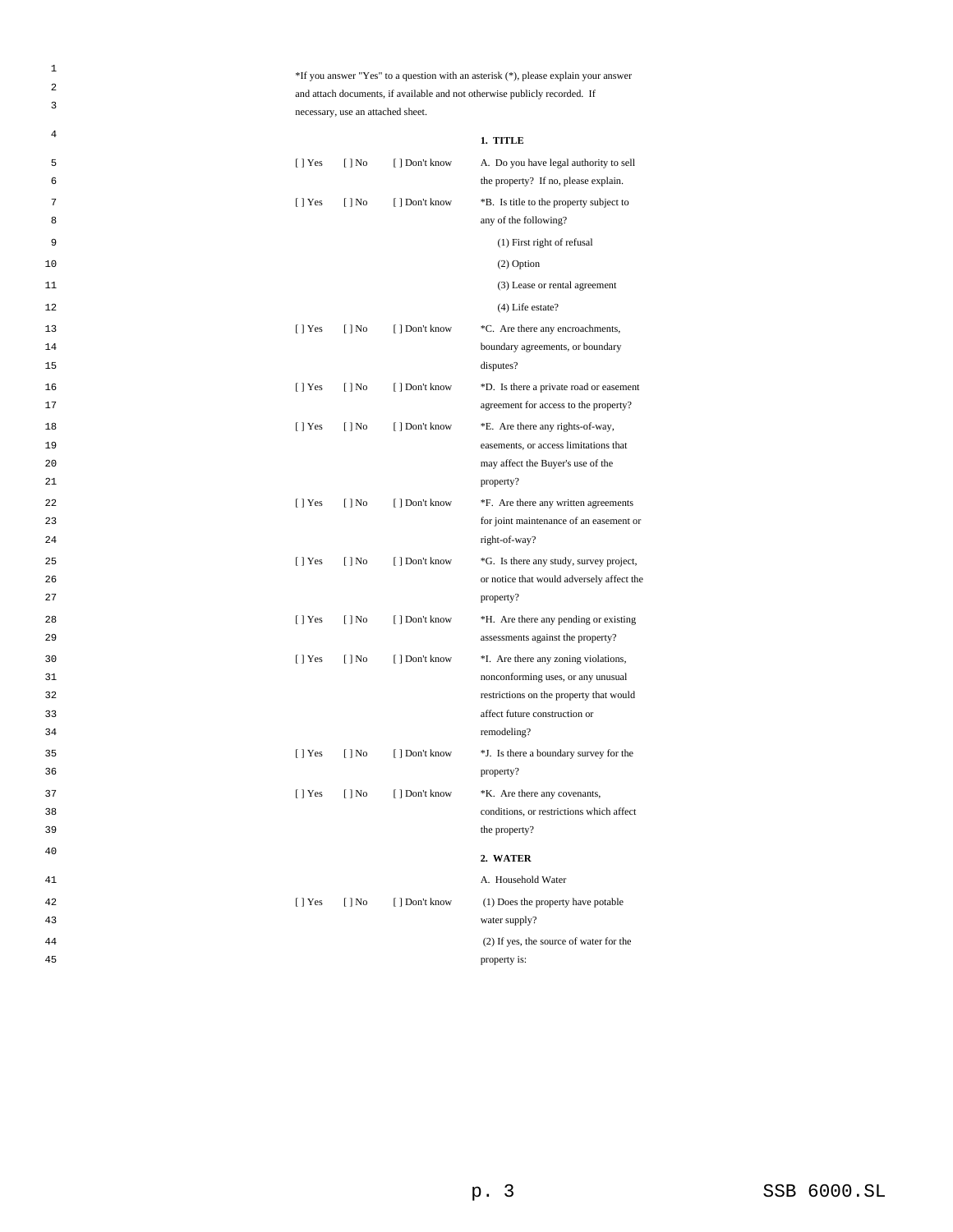| 1<br>2         |           |                          |                | [] Private or publicly owned water<br>system                                                                           |
|----------------|-----------|--------------------------|----------------|------------------------------------------------------------------------------------------------------------------------|
| 3<br>4         |           |                          |                | [] Private well serving only the<br>property                                                                           |
| 5              |           |                          |                | *[ ] Other water system                                                                                                |
| 6<br>7         | $[ ]$ Yes | $[$   No                 | [ ] Don't know | *If shared, are there any written<br>agreements?                                                                       |
| 8<br>9<br>10   | $[ ]$ Yes | $\lceil \cdot \rceil$ No | [ ] Don't know | *(3) Is there an easement (recorded or<br>unrecorded) for access to and/or<br>maintenance of the water source?         |
| 11<br>12       | $[ ]$ Yes | $[ ]$ No                 | [ ] Don't know | *(4) Are there any known problems or<br>repairs needed?                                                                |
| 13<br>14<br>15 | $[ ]$ Yes | $[ ]$ No                 | [ ] Don't know | (5) Is there a connection or hook-up<br>charge payable before the property can<br>be connected to the water main?      |
| 16<br>17<br>18 | $[ ]$ Yes | $[ ]$ No                 | [ ] Don't know | (6) Have you obtained a certificate of<br>water availability from the water<br>purveyor serving the property? (If yes, |
| 19             |           |                          |                | please attach a copy.)                                                                                                 |
| 20<br>21<br>22 | $[ ]$ Yes | $[ ]$ No                 | [ ] Don't know | (7) Is there a water right permit,<br>certificate, or claim associated with<br>household water supply for the          |
| 23             |           |                          |                | property? (If yes, please attach a copy.)                                                                              |
| 24<br>25<br>26 | $[ ]$ Yes | $[ ]$ No                 | [ ] Don't know | (a) If yes, has the water right permit,<br>certificate, or claim been assigned,<br>transferred, or changed?            |
| 27             |           |                          |                | (b) If yes, has all or any portion of the                                                                              |
| 28             |           |                          |                | water right not been used for five or                                                                                  |
| 29             |           |                          |                | more successive years? (If yes, please                                                                                 |
| 30             |           |                          |                | explain.)                                                                                                              |
| 31             |           |                          |                |                                                                                                                        |
| 32<br>33<br>34 | $[$   Yes | $\lceil \cdot \rceil$ No | [ ] Don't know | (c) If no or don't know, is the water<br>withdrawn from the water source less<br>than 5,000 gallons a day?             |
| 35             | $[$   Yes | $\lceil \cdot \rceil$ No | [ ] Don't know | *(8) Are there any defects in the                                                                                      |
| 36             |           |                          |                | operation of the water system (e.g.,                                                                                   |
| 37             |           |                          |                | pipes, tank, pump, etc.)?                                                                                              |
| 38             |           |                          |                | <b>B.</b> Irrigation Water                                                                                             |
| 39             | $[ ]$ Yes | $\lceil \cdot \rceil$ No | [] Don't know  | (1) Are there any irrigation water rights                                                                              |
| 40             |           |                          |                | for the property, such as a water right                                                                                |
| 41             |           |                          |                | permit, certificate, or claim? (If yes,                                                                                |
| 42             |           |                          |                | please attach a copy.)                                                                                                 |
| 43<br>44       | $[ ]$ Yes | $[ ]$ No                 | [ ] Don't know | (a) If yes, has all or any portion of the<br>water right not been used for five or                                     |
| 45             |           |                          |                | more successive years?                                                                                                 |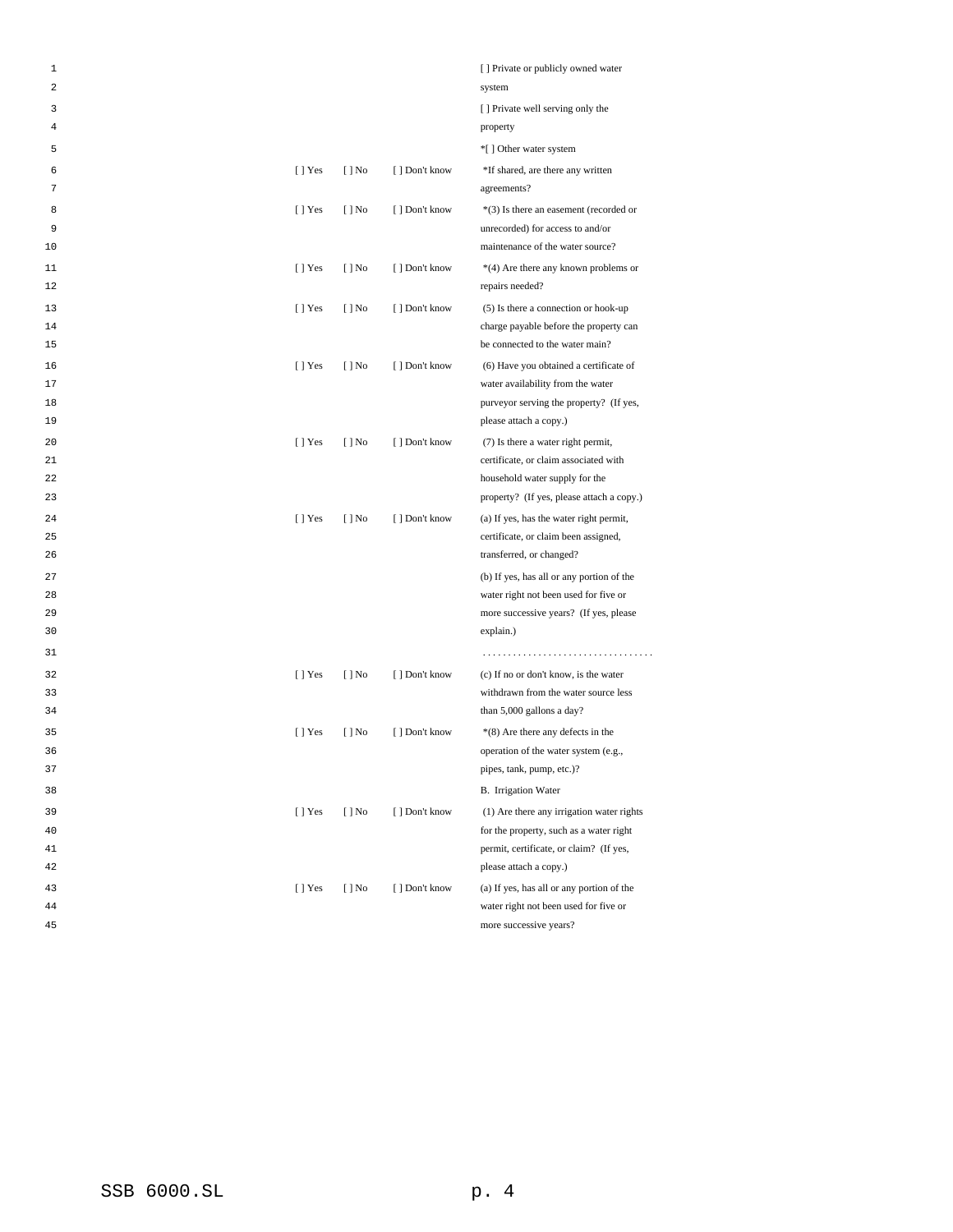| 1<br>2<br>3                | [] Yes    | $[ ]$ No                 | [ ] Don't know | (b) If yes, has the water right permit,<br>certificate, or claim been assigned,<br>transferred, or changed?                                                                                              |
|----------------------------|-----------|--------------------------|----------------|----------------------------------------------------------------------------------------------------------------------------------------------------------------------------------------------------------|
| 4<br>5<br>6<br>7<br>8<br>9 | $[ ]$ Yes | $[ ]$ No                 | [ ] Don't know | (2) Does the property receive irrigation<br>water from a ditch company, irrigation<br>district, or other entity? If so, please<br>identify the entity that supplies<br>irrigation water to the property: |
| 10                         |           |                          |                | C. Outdoor Sprinkler System                                                                                                                                                                              |
| 11<br>12                   | $[$   Yes | $[ ]$ No                 | [ ] Don't know | (1) Is there an outdoor sprinkler system<br>for the property?                                                                                                                                            |
| 13<br>14                   | $[ ]$ Yes | $[ ]$ No                 | [ ] Don't know | (2) If yes, are there any defects in the<br>system?                                                                                                                                                      |
| 15<br>16                   | [] Yes    | $[ ]$ No                 | [ ] Don't know | *(3) If yes, is the sprinkler system<br>connected to irrigation water?                                                                                                                                   |
| 17                         |           |                          |                | 3. SEWER/SEPTIC SYSTEM                                                                                                                                                                                   |
| 18                         |           |                          |                | A. The property is served by:                                                                                                                                                                            |
| 19                         |           |                          |                | [] Public sewer system                                                                                                                                                                                   |
| 20                         |           |                          |                | [] On-site sewage system (including                                                                                                                                                                      |
| 21                         |           |                          |                | pipes, tanks, drainfields, and all other                                                                                                                                                                 |
| 22                         |           |                          |                | component parts)                                                                                                                                                                                         |
| 23                         |           |                          |                | [] Other disposal system, please                                                                                                                                                                         |
| 24                         |           |                          |                | describe:                                                                                                                                                                                                |
| 25                         |           |                          |                |                                                                                                                                                                                                          |
| 26                         | $[ ]$ Yes | $\lceil \cdot \rceil$ No | [ ] Don't know | B. Is the property subject to any                                                                                                                                                                        |
| 27                         |           |                          |                | sewage system fees or charges in                                                                                                                                                                         |
| 28                         |           |                          |                | addition to those covered in your                                                                                                                                                                        |
| 29                         |           |                          |                | regularly billed sewer or on-site sewage                                                                                                                                                                 |
| 30                         |           |                          |                | system maintenance service?                                                                                                                                                                              |
| 31<br>32                   |           |                          |                | C. If the property is connected to an<br>on-site sewage system:                                                                                                                                          |
| 33                         | [] Yes    | $[ ]$ No                 | [ ] Don't know | *(1) Was a permit issued for its                                                                                                                                                                         |
| 34                         |           |                          |                | construction?                                                                                                                                                                                            |
| 35                         | $[ ]$ Yes | $[$   No                 | [ ] Don't know | *(2) Was it approved by the local                                                                                                                                                                        |
| 36                         |           |                          |                | health department or district following                                                                                                                                                                  |
| 37                         |           |                          |                | its construction?                                                                                                                                                                                        |
| 38<br>39                   | $[$   Yes | $[ ]$ No                 | [ ] Don't know | (3) Is the septic system a pressurized<br>system?                                                                                                                                                        |
| 40<br>41                   | $[ ]$ Yes | $[ ]$ No                 | [ ] Don't know | (4) Is the septic system a gravity<br>system?                                                                                                                                                            |
| 42                         | [] Yes    | $[ ]$ No                 | [] Don't know  | *(5) Have there been any changes or                                                                                                                                                                      |
| 43                         |           |                          |                | repairs to the on-site sewage system?                                                                                                                                                                    |
| 44                         | [] Yes    | $[$   No                 | [ ] Don't know | (6) Is the on-site sewage system,                                                                                                                                                                        |
| 45                         |           |                          |                | including the drainfield, located entirely                                                                                                                                                               |
| 46                         |           |                          |                | within the boundaries of the property?                                                                                                                                                                   |
| 47                         |           |                          |                | If no, please explain:                                                                                                                                                                                   |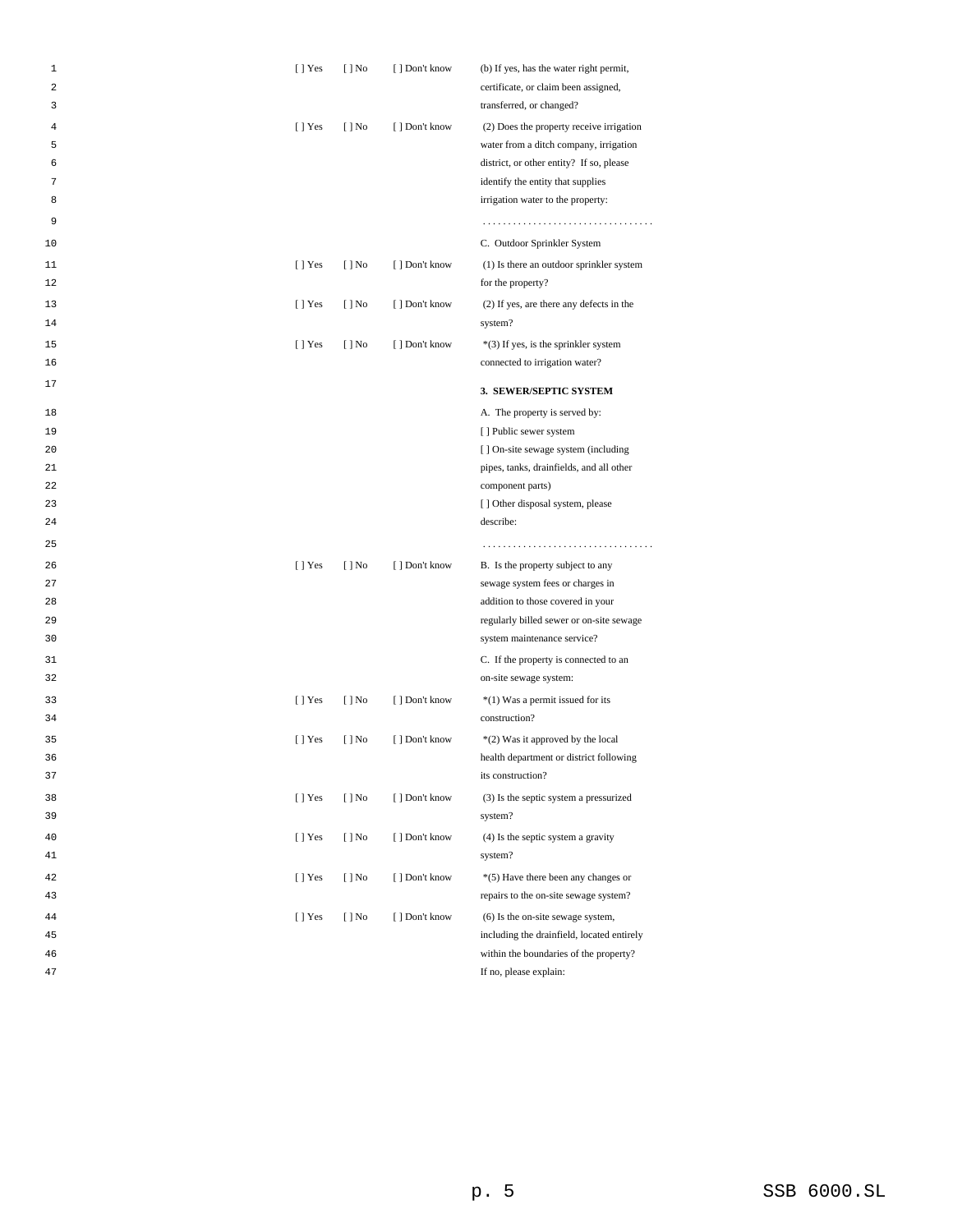| 1        |                |          |                |                                           |
|----------|----------------|----------|----------------|-------------------------------------------|
| 2        | $[ ]$ Yes      | $[ ]$ No | [ ] Don't know | (7) Does the on-site sewage system        |
| 3        |                |          |                | require monitoring and maintenance        |
| 4        |                |          |                | services more frequently than once a      |
| 5        |                |          |                | year? If yes, please explain:             |
| 6        |                |          |                |                                           |
| 7        |                |          |                | 4. ELECTRICAL/GAS                         |
| 8        | $[ ]$ Yes      | $[ ]$ No | [ ] Don't know | A. Is the property served by natural      |
| 9        |                |          |                | gas?                                      |
| 10       | $[ ]$ Yes      | $[ ]$ No | [ ] Don't know | B. Is there a connection charge for gas?  |
| 11       | $[ ]$ Yes      | $[ ]$ No | [ ] Don't know | C. Is the property served by electricity? |
| 12       | $[ ]$ Yes      | $[ ]$ No | [ ] Don't know | D. Is there a connection charge for       |
| 13       |                |          |                | electricity?                              |
| 14       | $[ ]$ Yes      | $[ ]$ No | [ ] Don't know | E. Are there any electrical problems on   |
| 15       |                |          |                | the property? If yes, please explain:     |
| 16       |                |          |                |                                           |
| 17       |                |          |                | 5. FLOODING                               |
| 18       | $[ ]$ Yes      | $[ ]$ No | [ ] Don't know | A. Are there any flooding, standing       |
| 19       |                |          |                | water, or drainage problems on the        |
| 20       |                |          |                | property or affecting access to the       |
| 21       |                |          |                | property? If yes, please explain:         |
| 22       |                |          |                |                                           |
| 23       | $[ ]$ Yes      | $[ ]$ No | [ ] Don't know | B. Is the property located in a           |
| 24       |                |          |                | government designated flood zone or       |
| 25       |                |          |                | floodplain?                               |
| 26       |                |          |                | <b>6. SOIL STABILITY</b>                  |
| 27       |                |          | [ ] Don't know | A. Are there any settlement, earth        |
|          | $[ ]$ Yes      | $[ ]$ No |                |                                           |
| 28       |                |          |                | movement, slides, or similar soil         |
| 29<br>30 |                |          |                | problems on the property? If yes,         |
|          |                |          |                | please explain:                           |
| 31       |                |          |                |                                           |
| 32       | $[ ]$ Yes      | $[ ]$ No | [ ] Don't know | B. Does any part of the property          |
| 33       |                |          |                | contain fill dirt, waste, or other fill   |
| 34       |                |          |                | material? If yes, please explain:         |
| 35       |                |          |                |                                           |
| 36       |                |          |                | 7. ENVIRONMENTAL                          |
| 37       | $[ ]$ Yes      | $[ ]$ No | [ ] Don't know | *A. Have there been any drainage          |
| 38       |                |          |                | problems on the property?                 |
| 39       | $[ ]$ Yes      | $[ ]$ No | [ ] Don't know | *B. Does the property contain fill        |
| 40       |                |          |                | material?                                 |
| 41       | $\lceil$   Yes | $[ ]$ No | [ ] Don't know | *C. Is there any material damage to the   |
| 42       |                |          |                | property from fire, wind, floods, beach   |
| 43       |                |          |                | movements, earthquake, expansive          |
| 44       |                |          |                | soils, or landslides?                     |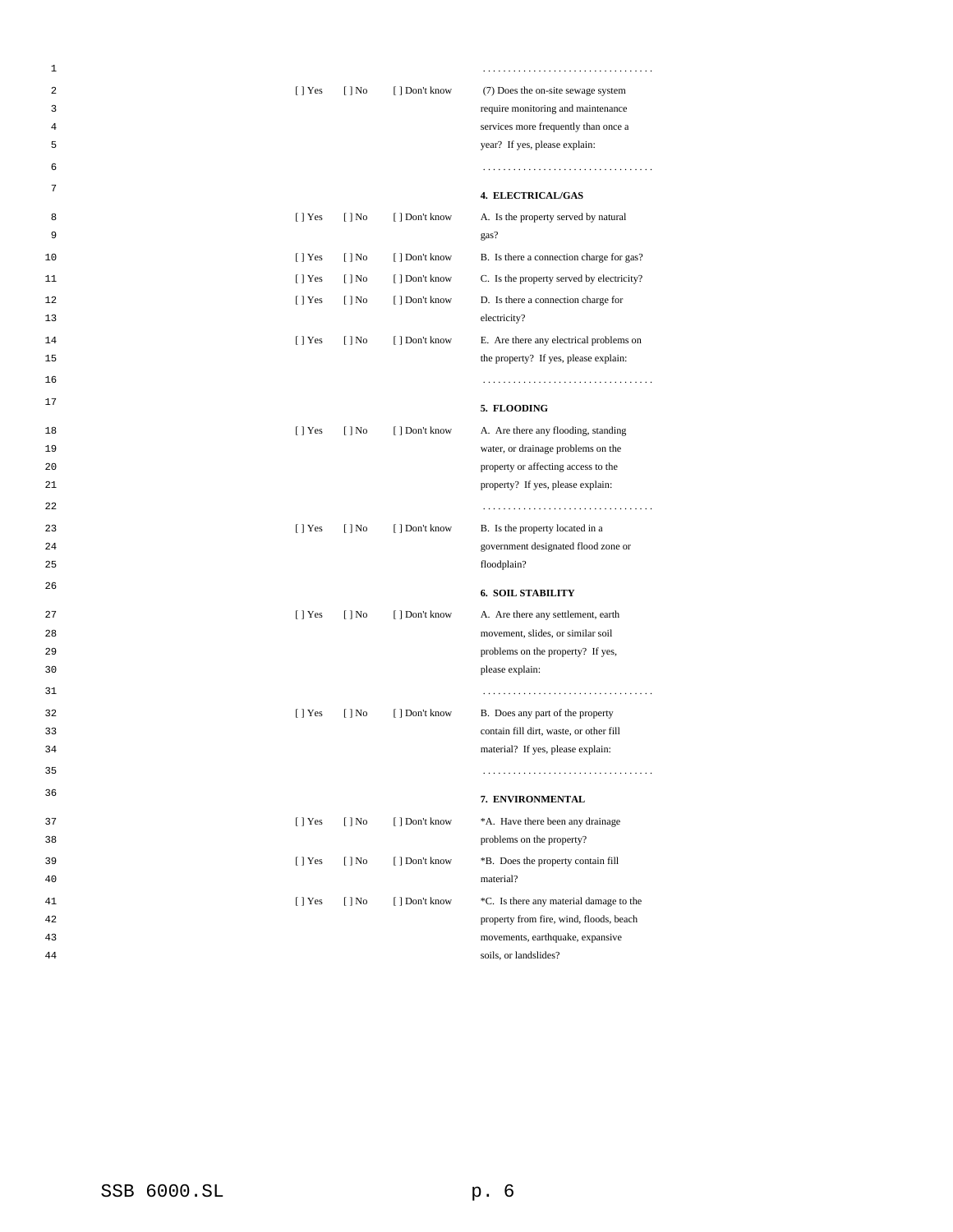| 1<br>2<br>3                                  | [] Yes    | $[ ]$ No                 | [ ] Don't know | D. Are there any shorelines, wetlands,<br>floodplains, or critical areas on the<br>property?                                                                                                                                                                                                                                 |
|----------------------------------------------|-----------|--------------------------|----------------|------------------------------------------------------------------------------------------------------------------------------------------------------------------------------------------------------------------------------------------------------------------------------------------------------------------------------|
| 4<br>5<br>6<br>7<br>8<br>9<br>10             | $[ ]$ Yes | $[$   No                 | [ ] Don't know | *E. Are there any substances,<br>materials, or products on the property<br>that may be environmental concerns,<br>such as asbestos, formaldehyde, radon<br>gas, lead-based paint, fuel or chemical<br>storage tanks, or contaminated soil or<br>water?                                                                       |
| 11<br>12                                     | $[$   Yes | $[ ]$ No                 | [ ] Don't know | *F. Has the property been used for<br>commercial or industrial purposes?                                                                                                                                                                                                                                                     |
| 13<br>14                                     | $[ ]$ Yes | $[ ]$ No                 | [ ] Don't know | *G. Is there any soil or groundwater<br>contamination?                                                                                                                                                                                                                                                                       |
| 15<br>16<br>17<br>18                         | $[ ]$ Yes | $[ ]$ No                 | [ ] Don't know | *H. Are there transmission poles,<br>transformers, or other utility equipment<br>installed, maintained, or buried on the<br>property?                                                                                                                                                                                        |
| 19<br>20                                     | [ ] Yes   | [1] No                   | [] Don't know  | *I. Has the property been used as a<br>legal or illegal dumping site?                                                                                                                                                                                                                                                        |
| 21<br>22                                     | $[$   Yes | $[ ]$ No                 | [ ] Don't know | *J. Has the property been used as an<br>illegal drug manufacturing site?                                                                                                                                                                                                                                                     |
| 23<br>24<br>25                               | $[ ]$ Yes | $[ ]$ No                 | [ ] Don't know | *K. Are there any radio towers in the<br>area that may cause interference with<br>telephone reception?                                                                                                                                                                                                                       |
| 26<br>27<br>28                               |           |                          |                | 8. HOMEOWNERS'<br>ASSOCIATION/COMMON<br><b>INTERESTS</b>                                                                                                                                                                                                                                                                     |
| 29<br>30<br>31<br>32<br>33<br>34<br>35<br>36 | $[$   Yes | $\lceil \cdot \rceil$ No | [] Don't know  | A. Is there a homeowners' association?<br>Name of association and contact<br>information for an officer, director,<br>employee, or other authorized agent, if<br>any, who may provide the association's<br>financial statements, minutes, bylaws,<br>fining policy, and other information that<br>is not publicly available: |
| 37<br>38<br>39                               | $[$   Yes | $[ ]$ No                 | [ ] Don't know | B. Are there regular periodic<br>assessments:                                                                                                                                                                                                                                                                                |
| 40                                           |           |                          |                | \$per [] Month [] Year<br>$\lceil$ Other                                                                                                                                                                                                                                                                                     |
| 41<br>42<br>43                               | $[ ]$ Yes | $[ ]$ No                 | [] Don't know  | *C. Are there any pending special<br>assessments?                                                                                                                                                                                                                                                                            |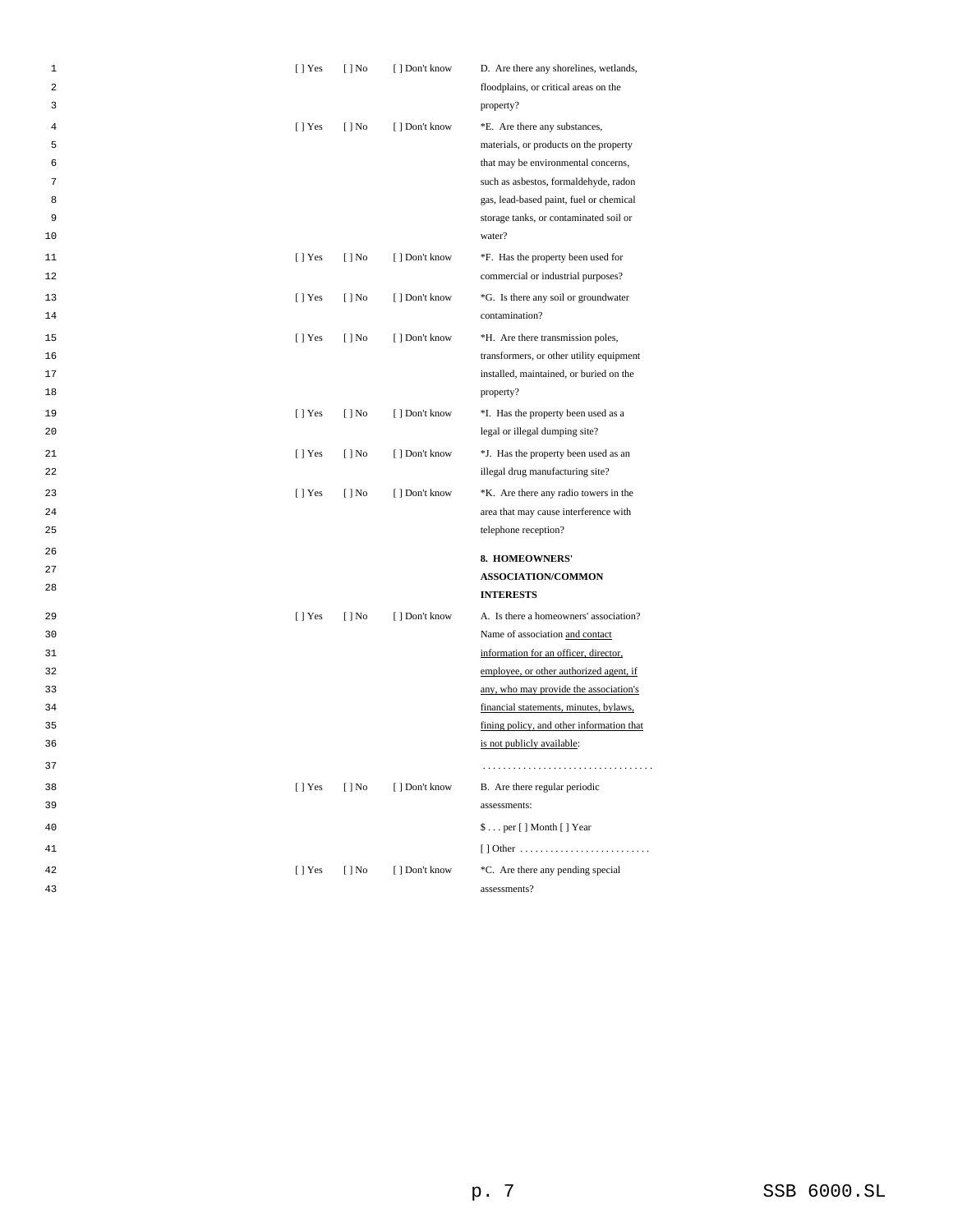| $\mathbf{1}$<br>$\overline{\mathbf{c}}$<br>3<br>4<br>5<br>6<br>7<br>8 | [] Yes         | $[ ]$ No                 | [ ] Don't know | *D. Are there any shared "common<br>areas" or any joint maintenance<br>agreements (facilities such as walls,<br>fences, landscaping, pools, tennis<br>courts, walkways, or other areas co-<br>owned in undivided interest with<br>others)? |
|-----------------------------------------------------------------------|----------------|--------------------------|----------------|--------------------------------------------------------------------------------------------------------------------------------------------------------------------------------------------------------------------------------------------|
| 9<br>10<br>11<br>12<br>13                                             | $[$   Yes      | $[$   No                 | [] Don't know  | 9. OTHER FACTS<br>A. Are there any disagreements,<br>disputes, encroachments, or legal<br>actions concerning the property? If yes,<br>please explain:                                                                                      |
| 14<br>15<br>16<br>17<br>18                                            | $\lceil$   Yes | $\lceil \cdot \rceil$ No | [ ] Don't know | B. Does the property have any plants<br>or wildlife that are designated as<br>species ((or [of])) of concern, or listed<br>as threatened or endangered by the<br>government?                                                               |
| 19<br>20<br>21<br>22                                                  | [] Yes         | $[$   No                 | [ ] Don't know | C. Is the property classified or<br>designated as forest land or open space?<br>If so, specify:                                                                                                                                            |
| 23<br>24                                                              | [] Yes         | $[ ]$ No                 | [ ] Don't know | D. Do you have a forest management<br>plan? If yes, attach.                                                                                                                                                                                |
| 25<br>26<br>27<br>28                                                  | [] Yes         | $[ ]$ No                 | [ ] Don't know | E. Have any development-related<br>permit applications been submitted to<br>any government agencies? If so,<br>specify:                                                                                                                    |
| 29                                                                    |                |                          |                |                                                                                                                                                                                                                                            |
| 30<br>31                                                              |                |                          |                | If the answer to E is "yes," what is the<br>status or outcome of those applications?                                                                                                                                                       |
| 32                                                                    |                |                          |                |                                                                                                                                                                                                                                            |
| 33<br>34<br>35                                                        |                |                          |                | 10. FULL DISCLOSURE BY<br><b>SELLERS</b><br>A. Other conditions or defects:                                                                                                                                                                |
| 36                                                                    | [] Yes         | $[ ]$ No                 | [ ] Don't know | *Are there any other existing material                                                                                                                                                                                                     |
| 37                                                                    |                |                          |                | defects affecting the property that a                                                                                                                                                                                                      |
| 38                                                                    |                |                          |                | prospective buyer should know about?                                                                                                                                                                                                       |
| 39                                                                    |                |                          |                | B. Verification:                                                                                                                                                                                                                           |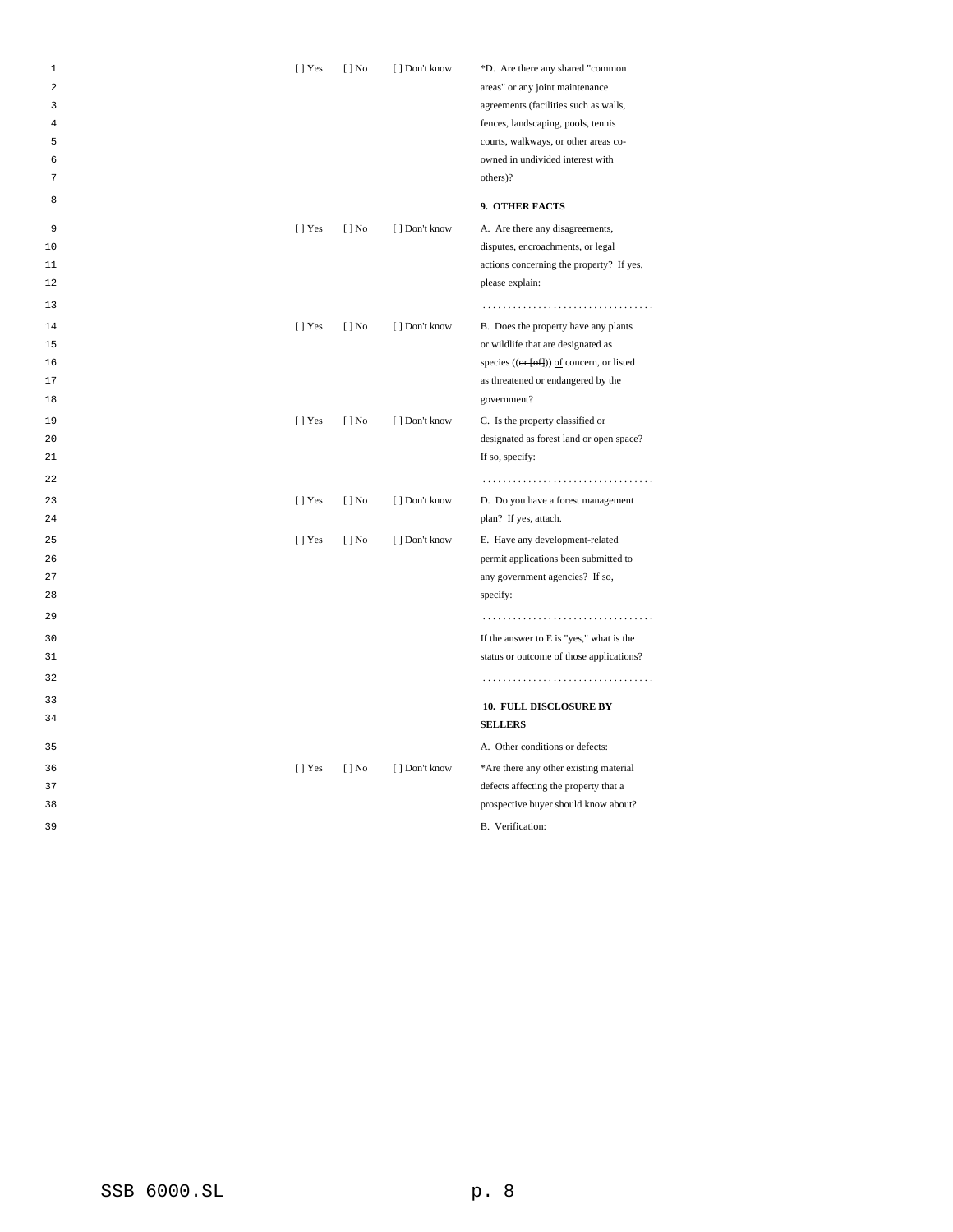| $1\,$          | The foregoing answers and attached                                   |
|----------------|----------------------------------------------------------------------|
| $\overline{a}$ | explanations (if any) are complete and                               |
| 3              | correct to the best of my/our knowledge                              |
| 4              | and I/we have received a copy hereof.                                |
| 5              | I/we authorize all of my/our real estate                             |
| 6              | licensees, if any, to deliver a copy of                              |
| 7              | this disclosure statement to other real                              |
| 8              | estate licensees and all prospective                                 |
| 9              | buyers of the property.                                              |
| 10             | $\text{DATE}$<br>$SELLER$<br>SELLER                                  |
| 11             | <b>NOTICE TO BUYER</b>                                               |
| 12             | <b>INFORMATION REGARDING REGISTERED SEX OFFENDERS MAY BE</b>         |
| 13             | OBTAINED FROM LOCAL LAW ENFORCEMENT AGENCIES. THIS NOTICE            |
| 14             | IS INTENDED ONLY TO INFORM YOU OF WHERE TO OBTAIN THIS               |
| 15             | INFORMATION AND IS NOT AN INDICATION OF THE PRESENCE OF              |
| 16             | REGISTERED SEX OFFENDERS.                                            |
| 17             | <b>II. BUYER'S ACKNOWLEDGMENT</b>                                    |
| 18             | A.<br>Buyer hereby acknowledges that: Buyer has a duty to pay        |
| 19             | diligent attention to any material defects that are known to         |
| 20             | Buyer or can be known to Buyer by utilizing diligent                 |
| 21             | attention and observation.                                           |
| 22             | <b>B.</b><br>The disclosures set forth in this statement and in any  |
| 23             | amendments to this statement are made only by the Seller             |
| 24             | and not by any real estate licensee or other party.                  |
| 25             | C.<br>Buyer acknowledges that, pursuant to RCW 64.06.050(2),         |
| 26             | real estate licensees are not liable for inaccurate information      |
| 27             | provided by Seller, except to the extent that real estate            |
| 28             | licensees know of such inaccurate information.                       |
| 29             | D.<br>This information is for disclosure only and is not intended to |
| 30             | be a part of the written agreement between the Buyer and             |
| 31             | Seller.                                                              |
| 32             | Е.<br>Buyer (which term includes all persons signing the "Buyer's    |
| 33             | acceptance" portion of this disclosure statement below) has          |
| 34             | received a copy of this Disclosure Statement (including              |
| 35             | attachments, if any) bearing Seller's signature.                     |
|                |                                                                      |

 DISCLOSURES CONTAINED IN THIS DISCLOSURE STATEMENT ARE PROVIDED BY SELLER BASED ON SELLER'S ACTUAL KNOWLEDGE OF THE PROPERTY AT THE TIME SELLER COMPLETES THIS DISCLOSURE STATEMENT. UNLESS BUYER AND SELLER OTHERWISE AGREE IN WRITING, BUYER SHALL HAVE THREE BUSINESS DAYS FROM THE DAY SELLER OR SELLER'S AGENT DELIVERS THIS DISCLOSURE STATEMENT TO RESCIND THE AGREEMENT BY DELIVERING A SEPARATELY SIGNED WRITTEN STATEMENT OF RESCISSION TO SELLER OR SELLER'S AGENT. YOU MAY WAIVE THE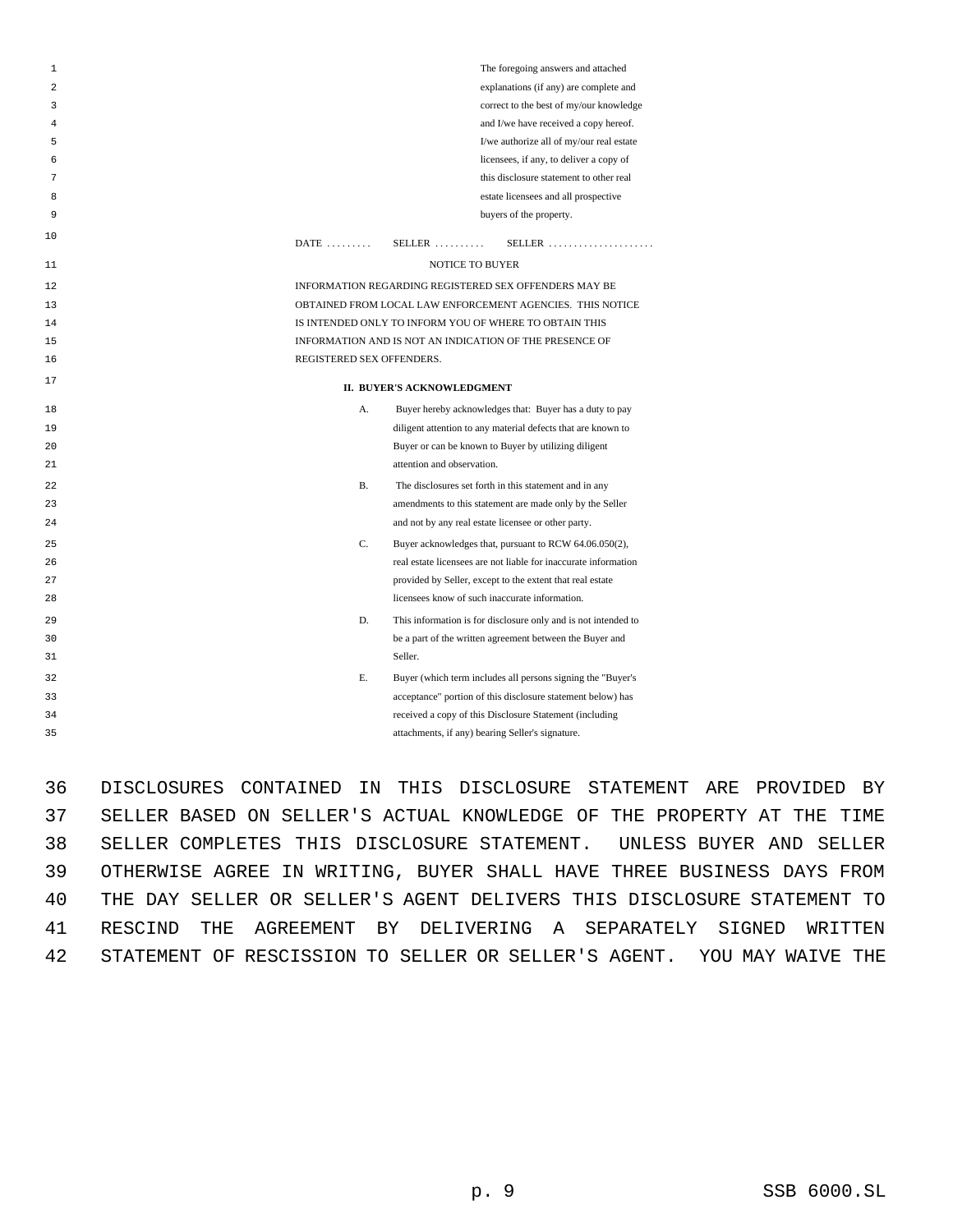RIGHT TO RESCIND PRIOR TO OR AFTER THE TIME YOU ENTER INTO A SALE AGREEMENT.

 BUYER HEREBY ACKNOWLEDGES RECEIPT OF A COPY OF THIS DISCLOSURE STATEMENT AND ACKNOWLEDGES THAT THE DISCLOSURES MADE HEREIN ARE THOSE OF THE SELLER ONLY, AND NOT OF ANY REAL ESTATE LICENSEE OR OTHER PARTY. DATE . . . . . . . BUYER . . . . . . . . . BUYER . . . . . . . . . . .

 (2) The seller disclosure statement shall be for disclosure only, and shall not be considered part of any written agreement between the buyer and seller of residential property. The seller disclosure statement shall be only a disclosure made by the seller, and not any real estate licensee involved in the transaction, and shall not be construed as a warranty of any kind by the seller or any real estate licensee involved in the transaction.

 **Sec. 2.** RCW 64.06.020 and 2007 c 107 s 4 are each amended to read as follows:

 (1) In a transaction for the sale of improved residential real property, the seller shall, unless the buyer has expressly waived the right to receive the disclosure statement under RCW 64.06.010, or unless the transfer is otherwise exempt under RCW 64.06.010, deliver to the buyer a completed seller disclosure statement in the following format and that contains, at a minimum, the following information:

INSTRUCTIONS TO THE SELLER

 Please complete the following form. Do not leave any spaces blank. If the question clearly does not apply to the property write "NA." If the answer is "yes" to any \* items, please explain on attached sheets. Please refer to the line number(s) of the question(s) when you provide your explanation(s). For your protection you must date and sign each page of this disclosure statement and each attachment. Delivery of the disclosure statement must occur not later than five business days, unless otherwise agreed, after mutual acceptance of a written contract to purchase between a buyer and a seller.

### NOTICE TO THE BUYER

 THE FOLLOWING DISCLOSURES ARE MADE BY SELLER ABOUT THE CONDITION OF THE PROPERTY LOCATED AT . . . . . . . . . . . . . . . . . . . . . . . . . ("THE PROPERTY"), OR AS LEGALLY DESCRIBED ON ATTACHED EXHIBIT A.

36 SELLER MAKES THE FOLLOWING DISCLOSURES OF EXISTING MATERIAL FACTS OR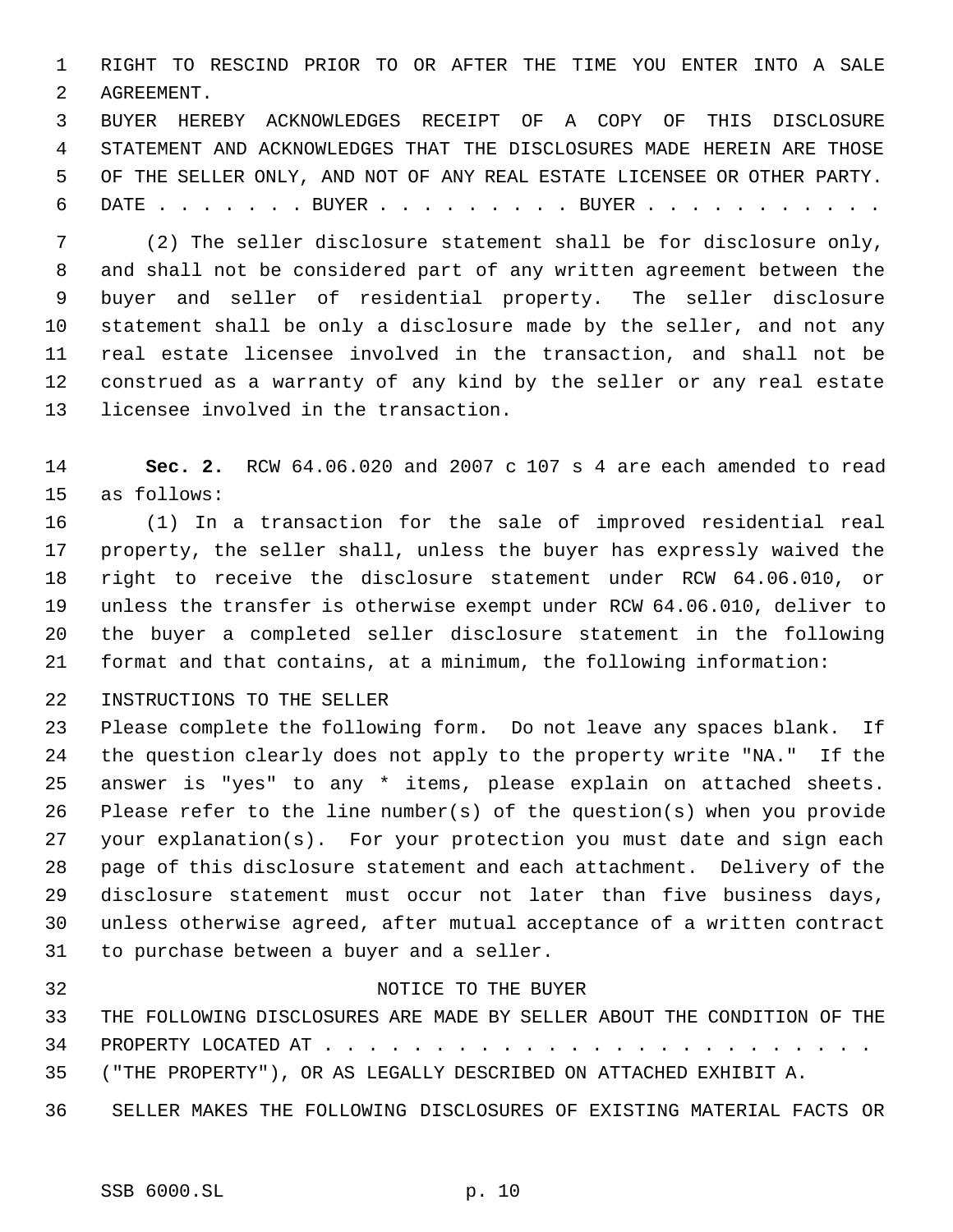MATERIAL DEFECTS TO BUYER BASED ON SELLER'S ACTUAL KNOWLEDGE OF THE PROPERTY AT THE TIME SELLER COMPLETES THIS DISCLOSURE STATEMENT. UNLESS YOU AND SELLER OTHERWISE AGREE IN WRITING, YOU HAVE THREE BUSINESS DAYS FROM THE DAY SELLER OR SELLER'S AGENT DELIVERS THIS DISCLOSURE STATEMENT TO YOU TO RESCIND THE AGREEMENT BY DELIVERING A SEPARATELY SIGNED WRITTEN STATEMENT OF RESCISSION TO SELLER OR SELLER'S AGENT. IF THE SELLER DOES NOT GIVE YOU A COMPLETED DISCLOSURE STATEMENT, THEN YOU MAY WAIVE THE RIGHT TO RESCIND PRIOR TO OR AFTER THE TIME YOU ENTER INTO A SALE AGREEMENT.

 THE FOLLOWING ARE DISCLOSURES MADE BY SELLER AND ARE NOT THE REPRESENTATIONS OF ANY REAL ESTATE LICENSEE OR OTHER PARTY. THIS INFORMATION IS FOR DISCLOSURE ONLY AND IS NOT INTENDED TO BE A PART OF ANY WRITTEN AGREEMENT BETWEEN BUYER AND SELLER.

 FOR A MORE COMPREHENSIVE EXAMINATION OF THE SPECIFIC CONDITION OF THIS PROPERTY YOU ARE ADVISED TO OBTAIN AND PAY FOR THE SERVICES OF QUALIFIED EXPERTS TO INSPECT THE PROPERTY, WHICH MAY INCLUDE, WITHOUT LIMITATION, ARCHITECTS, ENGINEERS, LAND SURVEYORS, PLUMBERS, ELECTRICIANS, ROOFERS, BUILDING INSPECTORS, ON-SITE WASTEWATER TREATMENT INSPECTORS, OR STRUCTURAL PEST INSPECTORS. THE PROSPECTIVE BUYER AND SELLER MAY WISH TO OBTAIN PROFESSIONAL ADVICE OR INSPECTIONS OF THE PROPERTY OR TO PROVIDE APPROPRIATE PROVISIONS IN A CONTRACT BETWEEN THEM WITH RESPECT TO ANY ADVICE, INSPECTION, DEFECTS OR WARRANTIES.

24 Seller . . . . is/ . . . . is not occupying the property.

**I. SELLER'S DISCLOSURES:**

\*If you answer "Yes" to a question with an asterisk (\*), please explain your answer and attach documents, if available and not otherwise publicly recorded. If necessary, use an attached sheet.

| -- |           |                          |                | 1. TITLE                                |
|----|-----------|--------------------------|----------------|-----------------------------------------|
| 30 | $[$   Yes | $\lceil \cdot \rceil$ No | [ ] Don't know | A. Do you have legal authority to sell  |
| 31 |           |                          |                | the property? If no, please explain.    |
| 32 | $[$   Yes | $\lceil \cdot \rceil$ No | [ ] Don't know | *B. Is title to the property subject to |
| 33 |           |                          |                | any of the following?                   |
| 34 |           |                          |                | (1) First right of refusal              |
| 35 |           |                          |                | $(2)$ Option                            |
| 36 |           |                          |                | (3) Lease or rental agreement           |
| 37 |           |                          |                | $(4)$ Life estate?                      |
|    |           |                          |                |                                         |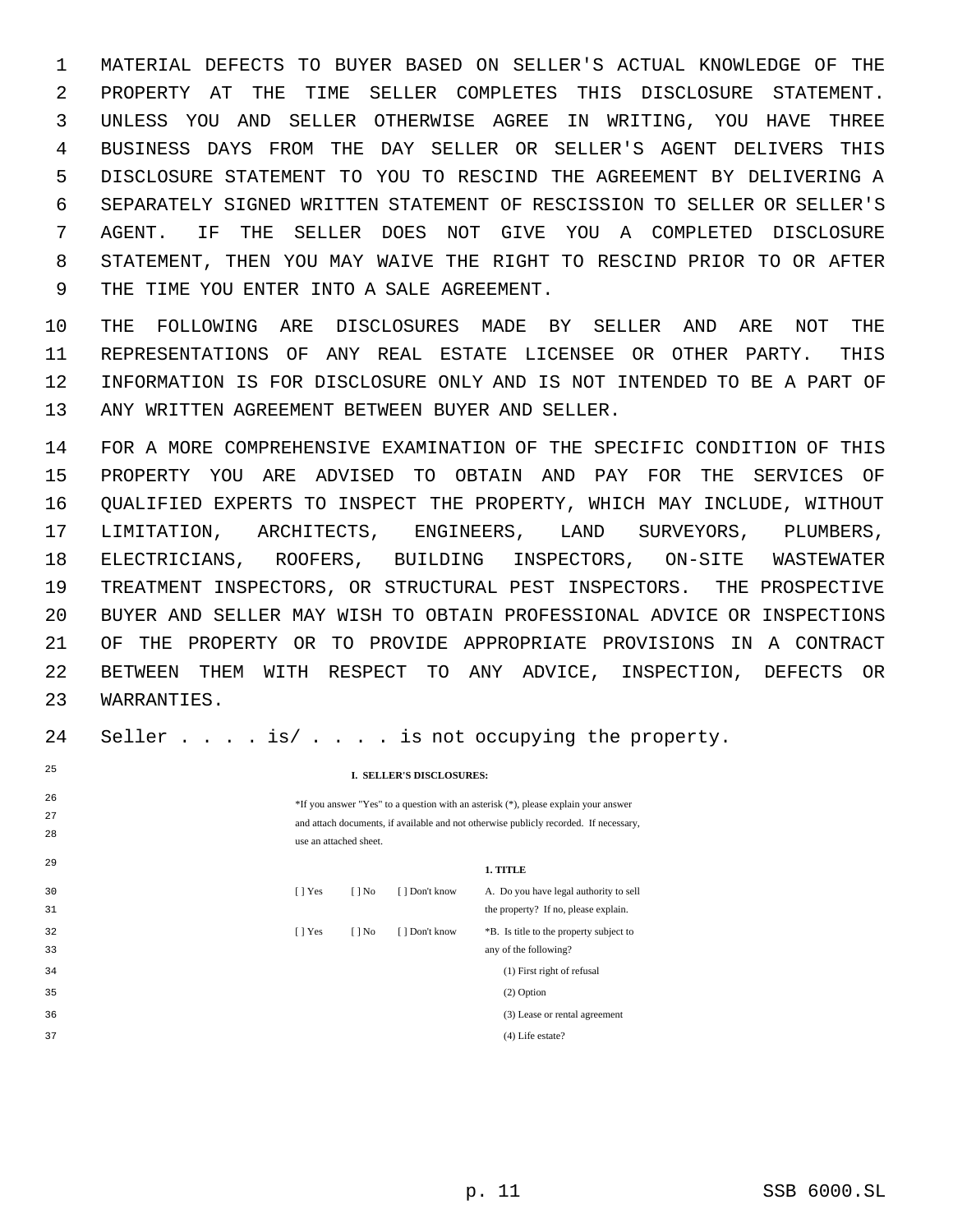| 1<br>$\overline{\mathbf{c}}$<br>3 | $[ ]$ Yes | $[ ]$ No | [ ] Don't know | *C. Are there any encroachments,<br>boundary agreements, or boundary<br>disputes?                                                                                     |
|-----------------------------------|-----------|----------|----------------|-----------------------------------------------------------------------------------------------------------------------------------------------------------------------|
| 4<br>5                            | $[ ]$ Yes | $[ ]$ No | [ ] Don't know | *D. Is there a private road or easement<br>agreement for access to the property?                                                                                      |
| 6<br>7<br>8<br>9                  | $[ ]$ Yes | $[ ]$ No | [ ] Don't know | *E. Are there any rights-of-way,<br>easements, or access limitations that<br>may affect the Buyer's use of the<br>property?                                           |
| 10<br>11<br>12                    | $[ ]$ Yes | $[ ]$ No | [ ] Don't know | *F. Are there any written agreements<br>for joint maintenance of an easement or<br>right-of-way?                                                                      |
| 13<br>14<br>15                    | $[ ]$ Yes | $[ ]$ No | [ ] Don't know | *G. Is there any study, survey project,<br>or notice that would adversely affect the<br>property?                                                                     |
| 16<br>17                          | $[$   Yes | $[ ]$ No | [ ] Don't know | *H. Are there any pending or existing<br>assessments against the property?                                                                                            |
| 18<br>19<br>20<br>21<br>22        | $[$   Yes | $[ ]$ No | [ ] Don't know | *I. Are there any zoning violations,<br>nonconforming uses, or any unusual<br>restrictions on the property that would<br>affect future construction or<br>remodeling? |
| 23<br>24                          | $[ ]$ Yes | $[ ]$ No | [ ] Don't know | *J. Is there a boundary survey for the<br>property?                                                                                                                   |
| 25<br>26<br>27                    | $[ ]$ Yes | $[ ]$ No | [ ] Don't know | *K. Are there any covenants,<br>conditions, or restrictions which affect<br>the property?                                                                             |
| 28                                |           |          |                | 2. WATER                                                                                                                                                              |
| 29                                |           |          |                | A. Household Water                                                                                                                                                    |
| 30                                |           |          |                | (1) The source of water for the                                                                                                                                       |
| 31                                |           |          |                | property is:                                                                                                                                                          |
| 32<br>33                          |           |          |                | [] Private or publicly owned water<br>system                                                                                                                          |
| 34                                |           |          |                | [] Private well serving only the                                                                                                                                      |
| 35                                |           |          |                | subject property                                                                                                                                                      |
| 36                                |           |          |                | *[] Other water system                                                                                                                                                |
| 37<br>38                          | $[ ]$ Yes | $[$   No | [ ] Don't know | *If shared, are there any written<br>agreements?                                                                                                                      |
| 39                                | $[ ]$ Yes | $[ ]$ No | [ ] Don't know | *(2) Is there an easement (recorded                                                                                                                                   |
| 40<br>41                          |           |          |                | or unrecorded) for access to and/or<br>maintenance of the water source?                                                                                               |
| 42<br>43                          | $[$   Yes | $[ ]$ No | [ ] Don't know | *(3) Are there any known problems<br>or repairs needed?                                                                                                               |
| 44                                | $[ ]$ Yes | $[ ]$ No | [ ] Don't know | (4) During your ownership, has the                                                                                                                                    |
| 45                                |           |          |                | source provided an adequate                                                                                                                                           |
| 46                                |           |          |                | year-round supply of potable<br>water? If no, please explain.                                                                                                         |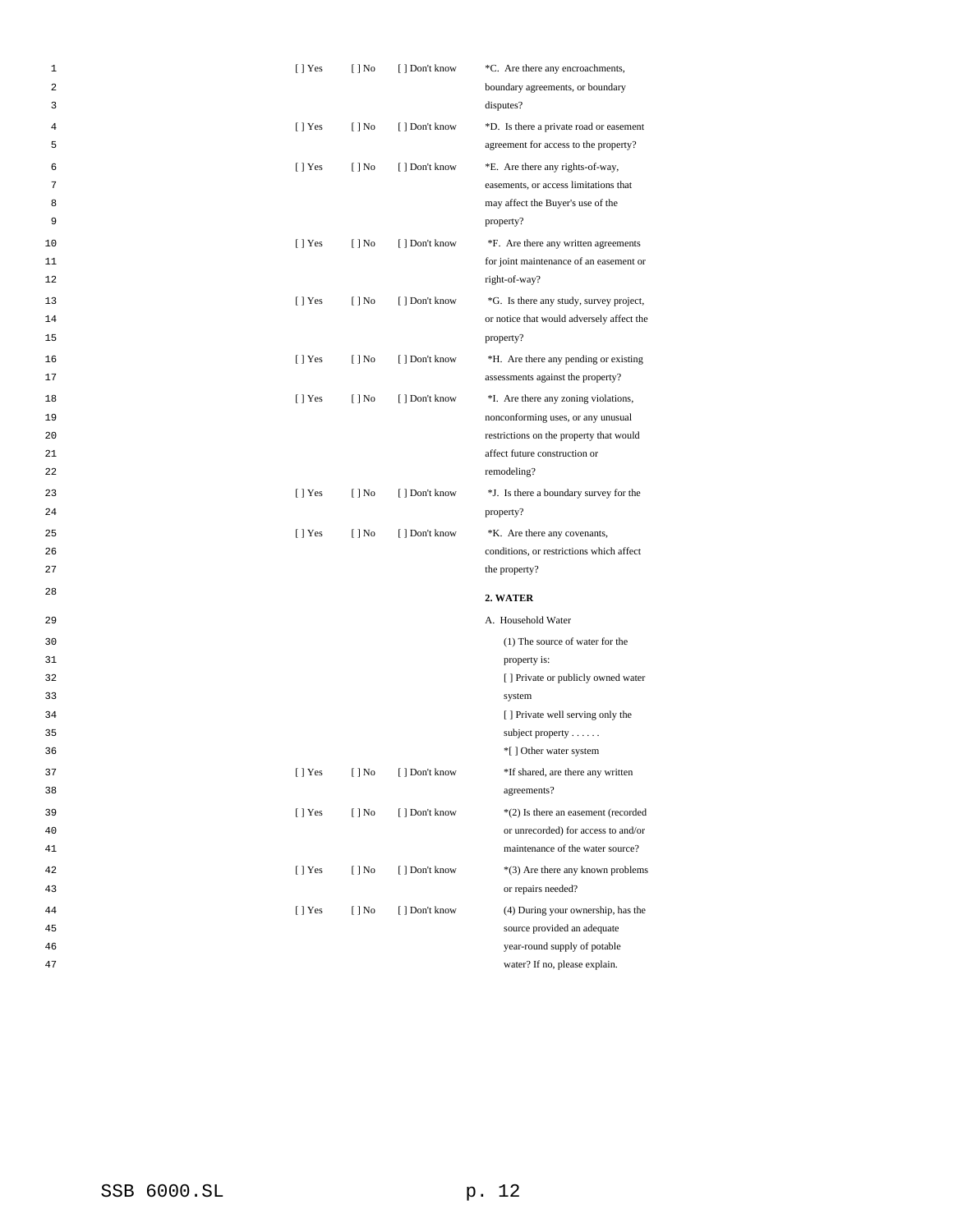| 1<br>2<br>3                                 | $[ ]$ Yes | $[ ]$ No | [ ] Don't know | $*(5)$ Are there any water treatment<br>systems for the property? If yes,<br>are they [ ]Leased [ ]Owned                                                                                                                                                 |
|---------------------------------------------|-----------|----------|----------------|----------------------------------------------------------------------------------------------------------------------------------------------------------------------------------------------------------------------------------------------------------|
| 4<br>5<br>6<br>7<br>8                       | [] Yes    | $[ ]$ No | [ ] Don't know | *(6) Are there any water rights for<br>the property associated with its<br>domestic water supply, such as a<br>water right permit, certificate, or<br>claim?                                                                                             |
| 9<br>10<br>11<br>12<br>13<br>14<br>15<br>16 | $[ ]$ Yes | $[ ]$ No | [ ] Don't know | (a) If yes, has the water right<br>permit, certificate, or claim been<br>assigned, transferred, or changed?<br>(b) If yes, has all or any portion of<br>the water right not been used for<br>five or more successive years? (If<br>yes, please explain.) |
| 17                                          |           |          |                | B. Irrigation Water                                                                                                                                                                                                                                      |
| 18<br>19<br>20<br>21                        | $[ ]$ Yes | $[ ]$ No | [] Don't know  | (1) Are there any irrigation water<br>rights for the property, such as a<br>water right permit, certificate, or<br>claim?                                                                                                                                |
| 22<br>23<br>24                              | $[ ]$ Yes | $[ ]$ No | [ ] Don't know | *(a) If yes, has all or any portion of<br>the water right not been used for<br>five or more successive years?                                                                                                                                            |
| 25<br>26<br>27                              | $[ ]$ Yes | $[ ]$ No | [ ] Don't know | *(b) If so, is the certificate<br>available? (If yes, please attach a<br>copy.)                                                                                                                                                                          |
| 28<br>29<br>30<br>31                        | $[ ]$ Yes | $[ ]$ No | [ ] Don't know | (c) If so, has the water right<br>permit, certificate, or claim been<br>assigned, transferred, or changed?<br>If so, explain:                                                                                                                            |
| 32<br>33                                    | [] Yes    | $[ ]$ No | [ ] Don't know | (2) Does the property receive                                                                                                                                                                                                                            |
| 34<br>35<br>36<br>37                        |           |          |                | irrigation water from a ditch<br>company, irrigation district, or<br>other entity? If so, please identify<br>the entity that supplies water to the                                                                                                       |
| 38<br>39                                    |           |          |                | property:                                                                                                                                                                                                                                                |
| 40                                          |           |          |                | C. Outdoor Sprinkler System                                                                                                                                                                                                                              |
| 41<br>42                                    | $[$   Yes | $[ ]$ No | [ ] Don't know | (1) Is there an outdoor sprinkler<br>system for the property?                                                                                                                                                                                            |
| 43<br>44                                    | $[ ]$ Yes | $[ ]$ No | [ ] Don't know | (2) If yes, are there any defects in<br>the system?                                                                                                                                                                                                      |
| 45<br>46                                    | $[ ]$ Yes | $[ ]$ No | [ ] Don't know | *(3) If yes, is the sprinkler system<br>connected to irrigation water?                                                                                                                                                                                   |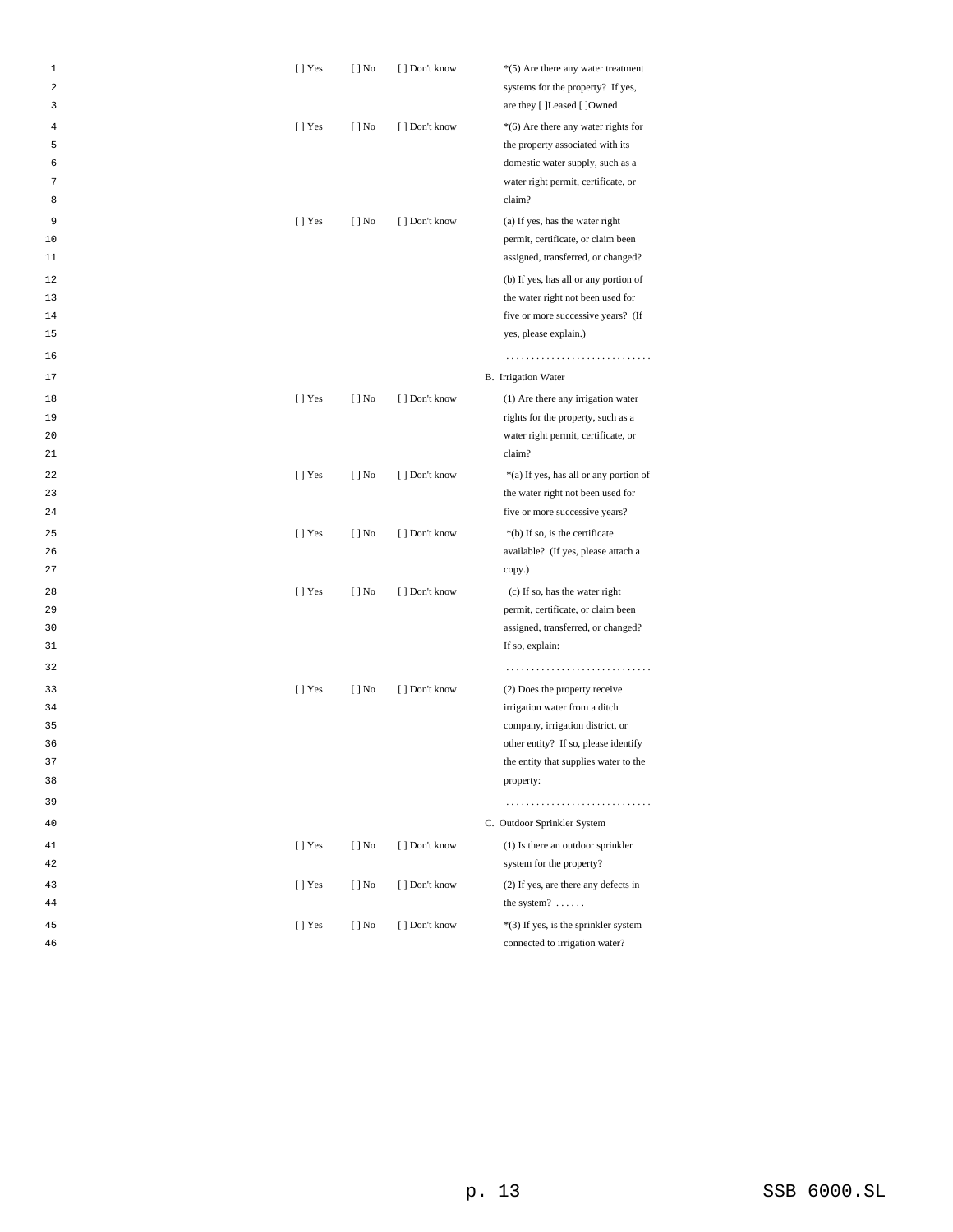| 1<br>2 |           |          |                | 3. SEWER/ON-SITE SEWAGE<br><b>SYSTEM</b>       |
|--------|-----------|----------|----------------|------------------------------------------------|
| 3      |           |          |                | A. The property is served by:                  |
| 4      |           |          |                | [] Public sewer system,                        |
| 5      |           |          |                | [] On-site sewage system (including            |
| 6      |           |          |                | pipes, tanks, drainfields, and all other       |
| 7      |           |          |                | component parts)                               |
| 8      |           |          |                | [] Other disposal system, please               |
| 9      |           |          |                | describe:                                      |
| 10     |           |          |                |                                                |
| 11     | $[$   Yes | $[ ]$ No | [] Don't know  | B. If public sewer system service is           |
| 12     |           |          |                | available to the property, is the house        |
| 13     |           |          |                | connected to the sewer main? If no,            |
| 14     |           |          |                | please explain.                                |
| 15     |           |          |                |                                                |
| 16     | $[ ]$ Yes | $[ ]$ No | [] Don't know  | C. Is the property subject to any              |
| 17     |           |          |                | sewage system fees or charges in               |
| 18     |           |          |                | addition to those covered in your              |
| 19     |           |          |                | regularly billed sewer or on-site sewage       |
| 20     |           |          |                | system maintenance service?                    |
| 21     |           |          |                | D. If the property is connected to an          |
| 22     |           |          |                | on-site sewage system:                         |
| 23     | $[ ]$ Yes | $[ ]$ No | [] Don't know  | *(1) Was a permit issued for its               |
| 24     |           |          |                | construction, and was it approved              |
| 25     |           |          |                | by the local health department or              |
| 26     |           |          |                | district following its construction?           |
| 27     |           |          |                | (2) When was it last pumped:                   |
| 28     |           |          |                |                                                |
| 29     | $[ ]$ Yes | $[ ]$ No | [ ] Don't know | $*(3)$ Are there any defects in the            |
| 30     |           |          |                | operation of the on-site sewage                |
| 31     |           |          |                | system?                                        |
| 32     |           |          | [ ] Don't know | (4) When was it last inspected?                |
| 33     |           |          |                |                                                |
| 34     |           |          |                | By whom: $\dots\dots\dots\dots\dots\dots\dots$ |
| 35     |           |          | [] Don't know  | (5) For how many bedrooms was                  |
| 36     |           |          |                | the on-site sewage system                      |
| 37     |           |          |                | approved?                                      |
| 38     |           |          |                |                                                |
| 39     | $[ ]$ Yes | $[ ]$ No | [ ] Don't know | E. Are all plumbing fixtures, including        |
| 40     |           |          |                | laundry<br>drain, connected to the             |
| 41     |           |          |                | sewer/on-site sewage system? If no,            |
| 42     |           |          |                | please explain:                                |
| 43     | [ ] Yes   | $[ ]$ No | [ ] Don't know | *F. Have there been any changes or             |
| 44     |           |          |                | repairs to the on-site sewage system?          |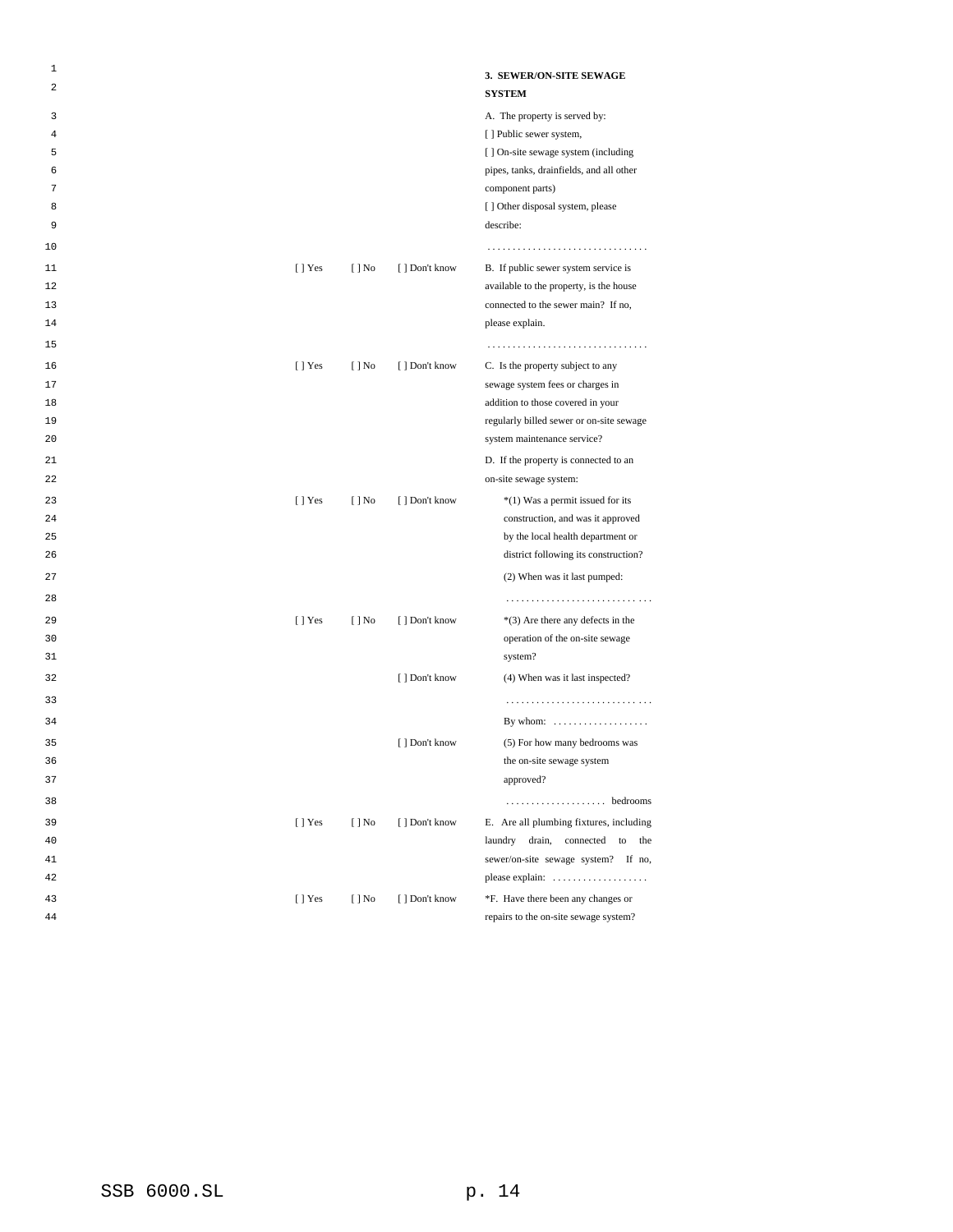| 1<br>2<br>3<br>4<br>5  | $[ ]$ Yes      | $[ ]$ No                | [ ] Don't know |                       | G.<br>including the drainfield, located entirely<br>within the boundaries of the property?<br>If<br>no,                  | Is the on-site sewage system,<br>please | explain. |
|------------------------|----------------|-------------------------|----------------|-----------------------|--------------------------------------------------------------------------------------------------------------------------|-----------------------------------------|----------|
| 6<br>7<br>8<br>9<br>10 | $\lceil$   Yes | $[ ]$ No                | [ ] Don't know |                       | H. Does the on-site sewage system<br>require monitoring and maintenance<br>services more frequently than once a<br>year? | If yes, please explain.                 |          |
| 11                     |                |                         |                |                       | NOTICE: IF THIS RESIDENTIAL REAL PROPERTY DISCLOSURE                                                                     |                                         |          |
| 12                     |                |                         |                |                       | STATEMENT IS BEING COMPLETED FOR NEW CONSTRUCTION WHICH                                                                  |                                         |          |
| 13                     |                |                         |                |                       | HAS NEVER BEEN OCCUPIED, THE SELLER IS NOT REQUIRED TO                                                                   |                                         |          |
| 14                     |                |                         |                |                       | COMPLETE THE QUESTIONS LISTED IN ITEM 4. STRUCTURAL OR ITEM                                                              |                                         |          |
| 15                     |                | 5. SYSTEMS AND FIXTURES |                |                       |                                                                                                                          |                                         |          |
| 16                     |                |                         |                |                       | <b>4. STRUCTURAL</b>                                                                                                     |                                         |          |
| 17                     | $[ ]$ Yes      | $[ ]$ No                | [ ] Don't know |                       | *A. Has the roof leaked?                                                                                                 |                                         |          |
| 18<br>19               | $[ ]$ Yes      | $[ ]$ No                | [ ] Don't know |                       | *B. Has the basement flooded or<br>leaked?                                                                               |                                         |          |
| 20                     | $[ ]$ Yes      | $[ ]$ No                | [ ] Don't know |                       | *C. Have there been any conversions,                                                                                     |                                         |          |
| 21                     |                |                         |                |                       | additions, or remodeling?                                                                                                |                                         |          |
| 22                     | $[ ]$ Yes      | $[ ]$ No                | [ ] Don't know |                       |                                                                                                                          | *(1) If yes, were all building          |          |
| 23                     |                |                         |                |                       | permits obtained?                                                                                                        |                                         |          |
| 24                     | $[ ]$ Yes      | $[ ]$ No                | [ ] Don't know |                       |                                                                                                                          | *(2) If yes, were all final             |          |
| 25                     |                |                         |                |                       | inspections obtained?                                                                                                    |                                         |          |
| 26                     | $[ ]$ Yes      | $[ ]$ No                | [ ] Don't know |                       | D. Do you know the age of the house?                                                                                     |                                         |          |
| 27                     |                |                         |                |                       | If yes, year of original construction:                                                                                   |                                         |          |
| 28                     |                |                         |                |                       |                                                                                                                          |                                         |          |
| 29                     | $[ ]$ Yes      | $[ ]$ No                | [ ] Don't know |                       | *E. Has there been any settling,                                                                                         |                                         |          |
| 30<br>31               |                |                         |                |                       | slippage, or sliding of the property or its<br>improvements?                                                             |                                         |          |
| 32                     | $[ ]$ Yes      | $[ ]$ No                | [ ] Don't know |                       | *F. Are there any defects with the                                                                                       |                                         |          |
| 33                     |                |                         |                |                       | following: (If yes, please check                                                                                         |                                         |          |
| 34                     |                |                         |                |                       | applicable items and explain.)                                                                                           |                                         |          |
| 35                     |                | $\square$ Foundations   |                | $\Box$ Decks          |                                                                                                                          | $\Box$ Exterior Walls                   |          |
| 36                     |                | $\Box$ Chimneys         |                | $\Box$ Interior Walls |                                                                                                                          | □ Fire Alarm                            |          |
| 37                     |                | $\Box$ Doors            |                | $\Box$ Windows        |                                                                                                                          | $\Box$ Patio                            |          |
| 38                     |                | $\Box$ Ceilings         |                | $\Box$ Slab Floors    |                                                                                                                          | $\Box$ Driveways                        |          |
| 39                     |                | $\Box$ Pools            |                | $\Box$ Hot Tub        |                                                                                                                          | $\Box$ Sauna                            |          |
| 40                     |                | $\square$ Sidewalks     |                | $\Box$ Outbuildings   |                                                                                                                          | $\Box$ Fireplaces                       |          |
| 41                     |                | □ Garage Floors         |                | $\Box$ Walkways       |                                                                                                                          | $\Box$ Siding                           |          |
| 42                     |                | $\Box$ Other            |                | □ Wood Stoves         |                                                                                                                          |                                         |          |
| 43                     | $\lceil$   Yes | $[ ]$ No                | [] Don't know  |                       | *G. Was a structural pest or "whole                                                                                      |                                         |          |
| 44                     |                |                         |                |                       | house" inspection done? If yes, when                                                                                     |                                         |          |
| 45                     |                |                         |                |                       | and by whom was the inspection                                                                                           |                                         |          |
| 46                     |                |                         |                |                       |                                                                                                                          |                                         |          |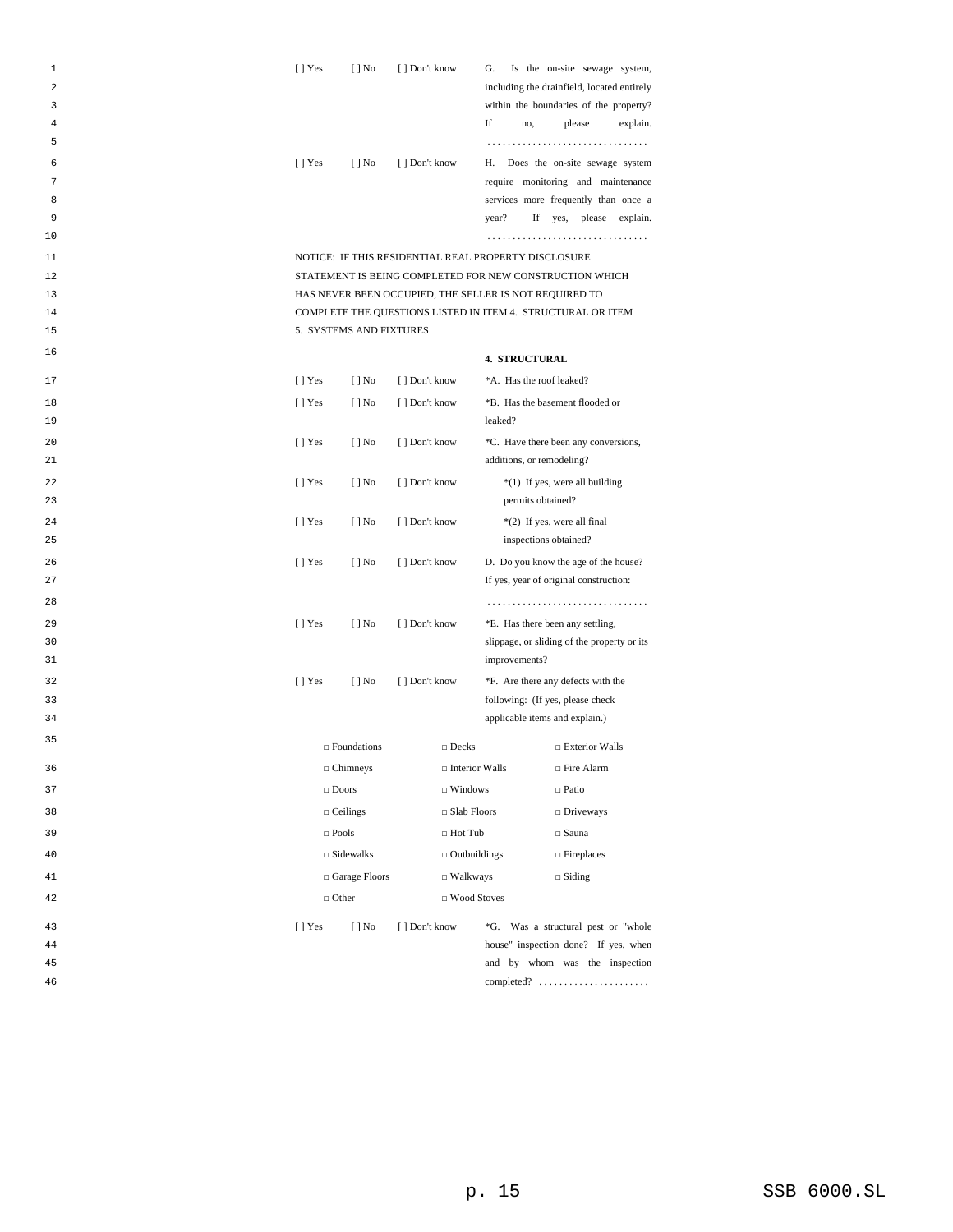| 1  | $[$   Yes | $[ ]$ No | [ ] Don't know | H. During your ownership, has the         |
|----|-----------|----------|----------------|-------------------------------------------|
| 2  |           |          |                | property had any wood destroying          |
| 3  |           |          |                | organism or pest infestation?             |
| 4  | [ ] Yes   | $[ ]$ No | [ ] Don't know | I. Is the attic insulated?                |
| 5  | $[ ]$ Yes | $[ ]$ No | [ ] Don't know | J. Is the basement insulated?             |
| 6  |           |          |                | <b>5. SYSTEMS AND FIXTURES</b>            |
| 7  |           |          |                | *A. If any of the following systems or    |
| 8  |           |          |                | fixtures are included with the transfer,  |
| 9  |           |          |                | are there any defects? If yes, please     |
| 10 |           |          |                | explain.                                  |
| 11 | $[ ]$ Yes | $[ ]$ No | [ ] Don't know | Electrical system, including              |
| 12 |           |          |                | wiring, switches, outlets, and            |
| 13 |           |          |                | service                                   |
| 14 | $[ ]$ Yes | $[ ]$ No | [ ] Don't know | Plumbing system, including pipes,         |
| 15 |           |          |                | faucets, fixtures, and toilets            |
| 16 | $[ ]$ Yes | $[ ]$ No | [ ] Don't know | Hot water tank                            |
| 17 | $[$   Yes | $[ ]$ No | [ ] Don't know | Garbage disposal                          |
| 18 | $[ ]$ Yes | $[ ]$ No | [ ] Don't know | Appliances                                |
| 19 | $[ ]$ Yes | $[ ]$ No | [ ] Don't know | Sump pump                                 |
| 20 | $[ ]$ Yes | $[ ]$ No | [ ] Don't know | Heating and cooling systems               |
| 21 | [ ] Yes   | $[ ]$ No | [ ] Don't know | Security system                           |
| 22 |           |          |                | [] Owned [] Leased                        |
| 23 |           |          |                | Other                                     |
| 24 |           |          |                | *B. If any of the following fixtures or   |
| 25 |           |          |                | property is included with the transfer,   |
| 26 |           |          |                | are they leased? (If yes, please attach   |
| 27 |           |          |                | copy of lease.)                           |
| 28 | $[ ]$ Yes | $[ ]$ No | [ ] Don't know | Security system                           |
| 29 | $[ ]$ Yes | $[ ]$ No | [ ] Don't know | Tanks (type): $\dots$ .                   |
| 30 | [ ] Yes   | $[ ]$ No | [ ] Don't know | Satellite dish                            |
| 31 |           |          |                | Other: $\dots$ .                          |
| 32 |           |          |                | <b>6. HOMEOWNERS'</b>                     |
| 33 |           |          |                | <b>ASSOCIATION/COMMON</b>                 |
| 34 |           |          |                | <b>INTERESTS</b>                          |
| 35 | $[ ]$ Yes | $[$   No | [ ] Don't know | А.<br>Is<br>a Homeowners'<br>there        |
| 36 |           |          |                | Association? Name of Association and      |
| 37 |           |          |                | contact information for an officer,       |
| 38 |           |          |                | director, employee, or other authorized   |
| 39 |           |          |                | agent, if any, who may provide the        |
| 40 |           |          |                | association's financial statements,       |
| 41 |           |          |                | minutes, bylaws, fining policy, and other |
| 42 |           |          |                | information that is not publicly          |
| 43 |           |          |                | available:                                |
| 44 |           |          |                |                                           |
| 45 | [ ] Yes   | $[ ]$ No | [ ] Don't know | B. Are there regular periodic             |
| 46 |           |          |                | assessments:                              |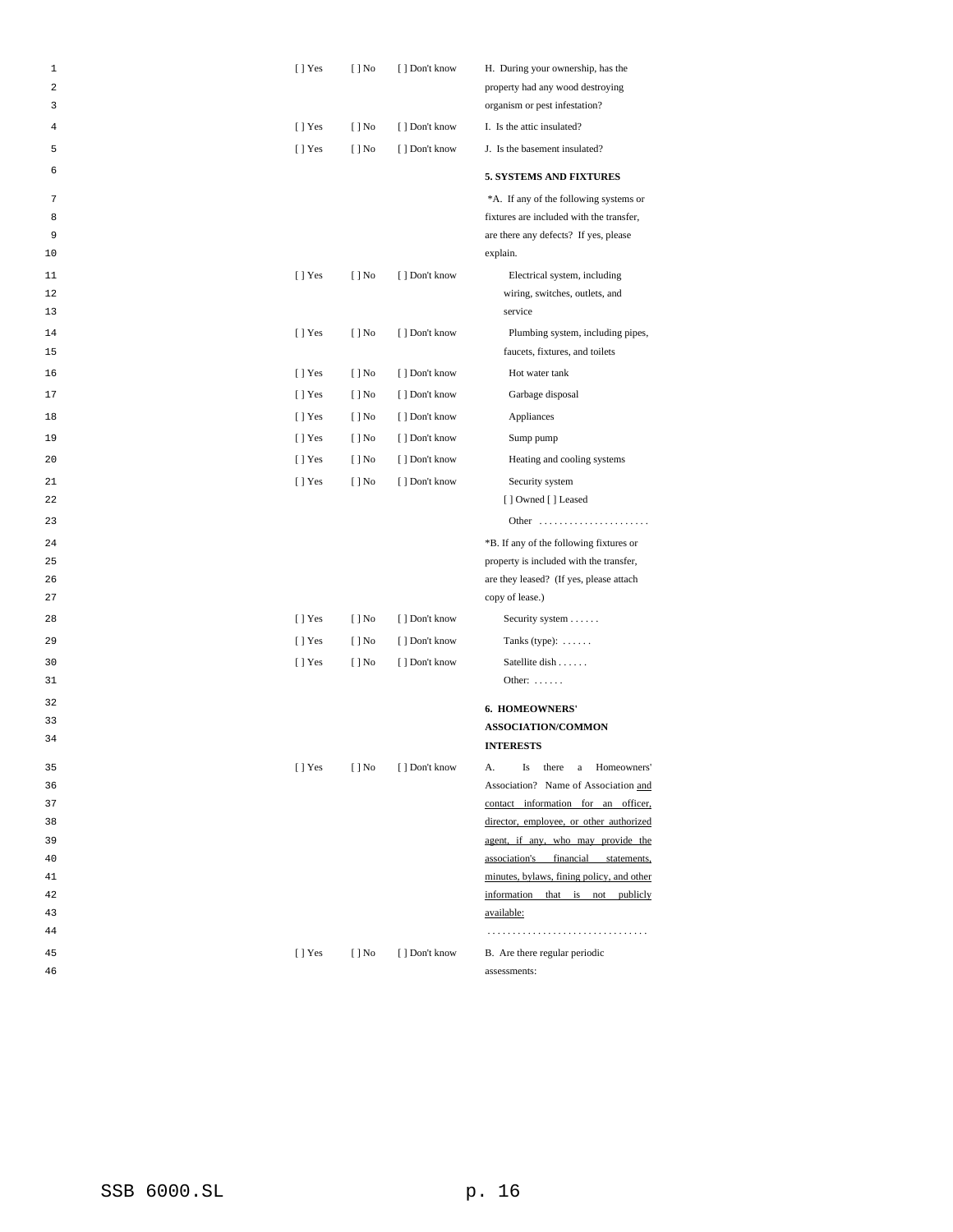| 1<br>2                                 |           |          |                | \$ per [ ] Month [ ] Year<br>$[ ]$ Other                                                                                                                                                                                                               |
|----------------------------------------|-----------|----------|----------------|--------------------------------------------------------------------------------------------------------------------------------------------------------------------------------------------------------------------------------------------------------|
| 3<br>4                                 | $[ ]$ Yes | $[$   No | [ ] Don't know | *C. Are there any pending special<br>assessments?                                                                                                                                                                                                      |
| 5<br>6<br>7<br>8<br>9<br>10<br>11      | $[$   Yes | $[$   No | [ ] Don't know | *D. Are there any shared "common<br>areas" or any joint maintenance<br>agreements (facilities such as walls,<br>fences, landscaping, pools, tennis<br>courts, walkways, or other areas co-<br>owned in undivided interest with<br>others)?             |
| 12                                     |           |          |                | 7. ENVIRONMENTAL                                                                                                                                                                                                                                       |
| 13<br>14                               | $[ ]$ Yes | $[ ]$ No | [ ] Don't know | *A. Have there been any drainage<br>problems on the property?                                                                                                                                                                                          |
| 15<br>16                               | $[ ]$ Yes | $[ ]$ No | [ ] Don't know | *B. Does the property contain fill<br>material?                                                                                                                                                                                                        |
| 17<br>18<br>19<br>20                   | $[ ]$ Yes | $[ ]$ No | [ ] Don't know | *C. Is there any material damage to the<br>property from fire, wind, floods, beach<br>movements, earthquake, expansive<br>soils, or landslides?                                                                                                        |
| 21<br>22<br>23                         | $[$   Yes | $[ ]$ No | [ ] Don't know | D. Are there any shorelines, wetlands,<br>floodplains, or critical areas on the<br>property?                                                                                                                                                           |
| 24<br>25<br>26<br>27<br>28<br>29<br>30 | $[ ]$ Yes | $[ ]$ No | [ ] Don't know | *E. Are there any substances,<br>materials, or products on the property<br>that may be environmental concerns,<br>such as asbestos, formaldehyde, radon<br>gas, lead-based paint, fuel or chemical<br>storage tanks, or contaminated soil or<br>water? |
| 31<br>32                               | $[ ]$ Yes | $[ ]$ No | [ ] Don't know | *F. Has the property been used for<br>commercial or industrial purposes?                                                                                                                                                                               |
| 33<br>34                               | $[ ]$ Yes | $[ ]$ No | [ ] Don't know | *G. Is there any soil or groundwater<br>contamination?                                                                                                                                                                                                 |
| 35<br>36<br>37<br>38                   | $[ ]$ Yes | $[ ]$ No | [ ] Don't know | *H. Are there transmission poles,<br>transformers, or other utility equipment<br>installed, maintained, or buried on the<br>property?                                                                                                                  |
| 39<br>40                               | $[$   Yes | $[$   No | [ ] Don't know | *I. Has the property been used as a<br>legal or illegal dumping site?                                                                                                                                                                                  |
| 41<br>42                               | $[ ]$ Yes | $[$   No | [] Don't know  | *J. Has the property been used as an<br>illegal drug manufacturing site?                                                                                                                                                                               |
| 43<br>44<br>45                         | [ ] Yes   | $[ ]$ No | [ ] Don't know | *K. Are there any radio towers in the<br>area that may cause interference with<br>telephone reception?                                                                                                                                                 |
| 46<br>47                               |           |          |                | 8. MANUFACTURED AND                                                                                                                                                                                                                                    |
|                                        |           |          |                |                                                                                                                                                                                                                                                        |

47

**MOBILE HOMES**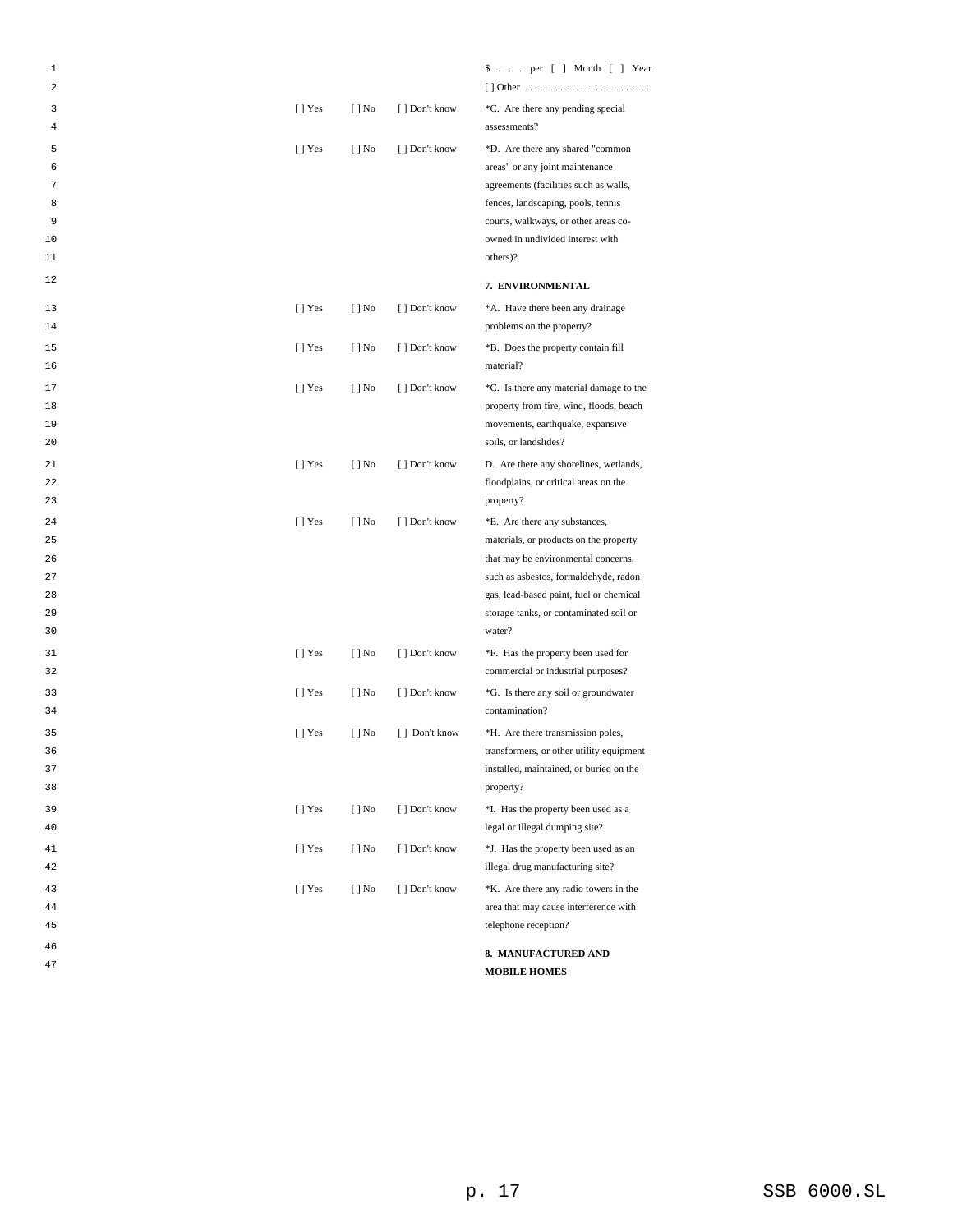| 1<br>2        |                                                              |                          |                            | If the property includes a manufactured<br>or mobile home,                                                  |  |  |
|---------------|--------------------------------------------------------------|--------------------------|----------------------------|-------------------------------------------------------------------------------------------------------------|--|--|
| 3<br>4<br>5   | $[ ]$ Yes                                                    | $[ ]$ No                 | [ ] Don't know             | *A. Did you make any alterations to the<br>home? If yes, please describe the<br>alterations:                |  |  |
| 6<br>7<br>8   | $[$   Yes                                                    | $[ ]$ No                 | [ ] Don't know             | *B. Did any previous owner make any<br>alterations to the home? If yes, please<br>describe the alterations: |  |  |
| 9<br>10<br>11 | [ ] Yes                                                      | $\lceil \cdot \rceil$ No | [ ] Don't know             | *C. If alterations were made, were<br>permits or variances for these alterations<br>obtained?               |  |  |
| 12<br>13      |                                                              |                          |                            | 9. FULL DISCLOSURE BY<br><b>SELLERS</b>                                                                     |  |  |
| 14            |                                                              |                          |                            | A. Other conditions or defects:                                                                             |  |  |
| 15            | $[ ]$ Yes                                                    | $[ ]$ No                 | [ ] Don't know             | *Are there any other existing material                                                                      |  |  |
| 16<br>17      |                                                              |                          |                            | defects affecting the property that a<br>prospective buyer should know about?                               |  |  |
| 18            |                                                              |                          |                            | B. Verification:                                                                                            |  |  |
| 19            |                                                              |                          |                            | The foregoing answers and attached                                                                          |  |  |
| 20            |                                                              |                          |                            | explanations (if any) are complete and                                                                      |  |  |
| 21            |                                                              |                          |                            | correct to the best of my/our knowledge                                                                     |  |  |
| 22            |                                                              |                          |                            | and I/we have received a copy hereof.                                                                       |  |  |
| 23            |                                                              |                          |                            | I/we authorize all of my/our real estate                                                                    |  |  |
| 24            |                                                              |                          |                            | licensees, if any, to deliver a copy of                                                                     |  |  |
| 25            |                                                              |                          |                            | this disclosure statement to other real                                                                     |  |  |
| 26            |                                                              |                          |                            | estate licensees and all prospective                                                                        |  |  |
| 27            |                                                              |                          |                            | buyers of the property.                                                                                     |  |  |
| 28            | DATE                                                         |                          | $SELLER$                   | $SELLER$                                                                                                    |  |  |
| 29            | NOTICE TO THE BUYER                                          |                          |                            |                                                                                                             |  |  |
| 30            | INFORMATION REGARDING REGISTERED SEX OFFENDERS MAY           |                          |                            |                                                                                                             |  |  |
| 31            | BE OBTAINED FROM LOCAL LAW ENFORCEMENT AGENCIES. THIS        |                          |                            |                                                                                                             |  |  |
| 32            | NOTICE IS INTENDED ONLY TO INFORM YOU OF WHERE TO OBTAIN     |                          |                            |                                                                                                             |  |  |
| 33            | THIS INFORMATION AND IS NOT AN INDICATION OF THE PRESENCE OF |                          |                            |                                                                                                             |  |  |
| 34            |                                                              |                          | REGISTERED SEX OFFENDERS.  |                                                                                                             |  |  |
| 35            | <b>II. BUYER'S ACKNOWLEDGMENT</b>                            |                          |                            |                                                                                                             |  |  |
| 36            |                                                              | А.                       |                            | Buyer hereby acknowledges that: Buyer has a duty to pay                                                     |  |  |
| 37            |                                                              |                          |                            | diligent attention to any material defects that are known to                                                |  |  |
| 38            |                                                              |                          |                            | Buyer or can be known to Buyer by utilizing diligent                                                        |  |  |
| 39            |                                                              |                          | attention and observation. |                                                                                                             |  |  |
| 40            |                                                              | <b>B.</b>                |                            | The disclosures set forth in this statement and in any                                                      |  |  |
| 41            |                                                              |                          |                            | amendments to this statement are made only by the Seller and                                                |  |  |
| 42            |                                                              |                          |                            | not by any real estate licensee or other party.                                                             |  |  |
| 43            |                                                              | C.                       |                            | Buyer acknowledges that, pursuant to RCW 64.06.050(2),                                                      |  |  |
| 44            |                                                              |                          |                            | real estate licensees are not liable for inaccurate information                                             |  |  |
| 45            |                                                              |                          |                            | provided by Seller, except to the extent that real estate                                                   |  |  |
| 46            |                                                              |                          |                            | licensees know of such inaccurate information.                                                              |  |  |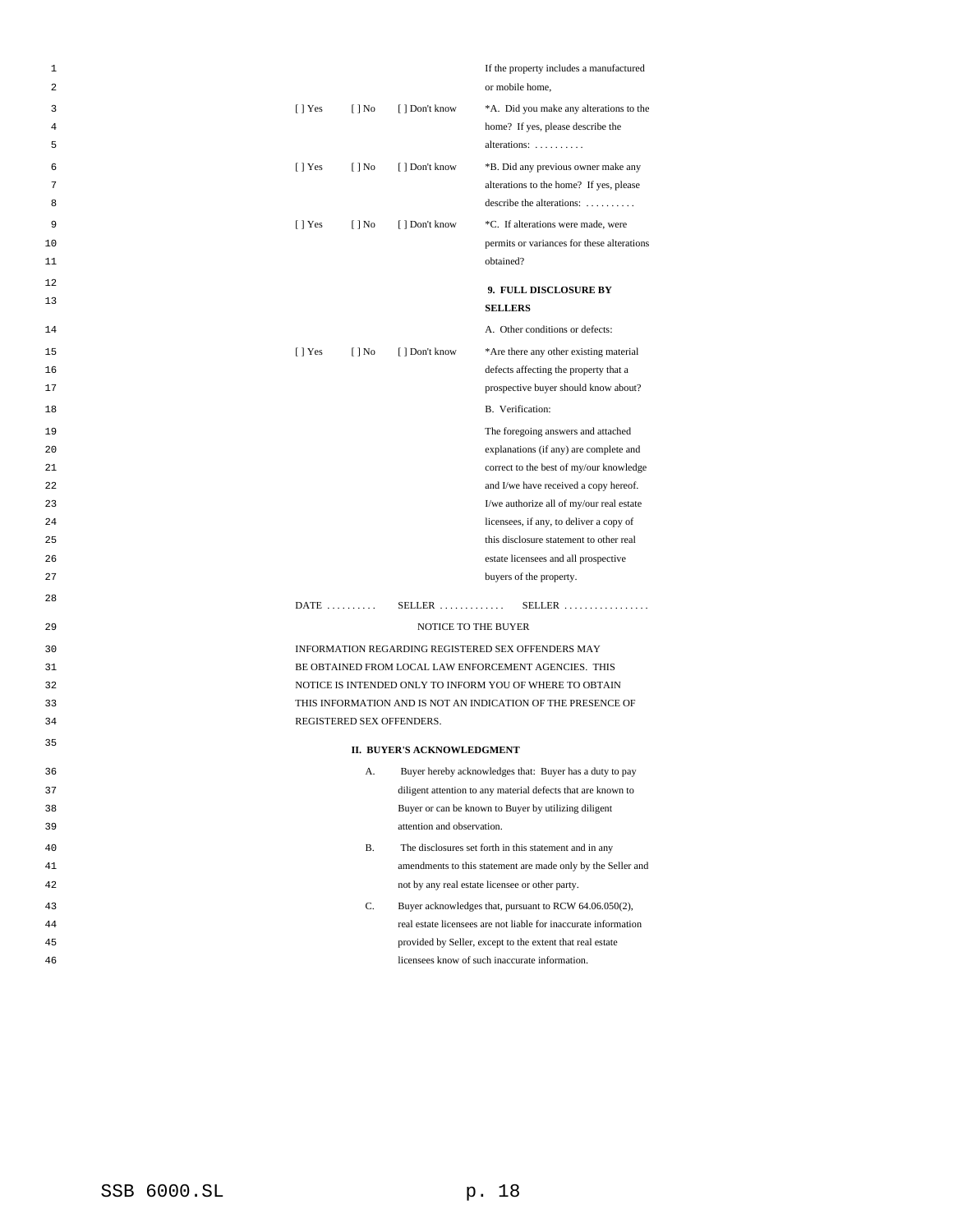| D. | This information is for disclosure only and is not intended to |
|----|----------------------------------------------------------------|
|    | be a part of the written agreement between the Buyer and       |
|    | Seller.                                                        |
| Е. | Buyer (which term includes all persons signing the "Buyer's    |
|    | acceptance" portion of this disclosure statement below) has    |
|    | received a copy of this Disclosure Statement (including        |
|    | attachments, if any) bearing Seller's signature.               |
|    |                                                                |

 DISCLOSURES CONTAINED IN THIS DISCLOSURE STATEMENT ARE PROVIDED BY SELLER BASED ON SELLER'S ACTUAL KNOWLEDGE OF THE PROPERTY AT THE TIME SELLER COMPLETES THIS DISCLOSURE STATEMENT. UNLESS BUYER AND SELLER OTHERWISE AGREE IN WRITING, BUYER SHALL HAVE THREE BUSINESS DAYS FROM THE DAY SELLER OR SELLER'S AGENT DELIVERS THIS DISCLOSURE STATEMENT TO RESCIND THE AGREEMENT BY DELIVERING A SEPARATELY SIGNED WRITTEN STATEMENT OF RESCISSION TO SELLER OR SELLER'S AGENT. YOU MAY WAIVE THE RIGHT TO RESCIND PRIOR TO OR AFTER THE TIME YOU ENTER INTO A SALE AGREEMENT.

 BUYER HEREBY ACKNOWLEDGES RECEIPT OF A COPY OF THIS DISCLOSURE STATEMENT AND ACKNOWLEDGES THAT THE DISCLOSURES MADE HEREIN ARE THOSE OF THE SELLER ONLY, AND NOT OF ANY REAL ESTATE LICENSEE OR OTHER PARTY. 20 DATE . . . . . . BUYER . . . . . . . . BUYER . . . . .

 (2) If the disclosure statement is being completed for new construction which has never been occupied, the disclosure statement is not required to contain and the seller is not required to complete the questions listed in item 4. Structural or item 5. Systems and Fixtures.

 (3) The seller disclosure statement shall be for disclosure only, and shall not be considered part of any written agreement between the buyer and seller of residential property. The seller disclosure statement shall be only a disclosure made by the seller, and not any real estate licensee involved in the transaction, and shall not be construed as a warranty of any kind by the seller or any real estate licensee involved in the transaction.

 **Sec. 3.** RCW 64.06.040 and 1996 c 301 s 4 are each amended to read as follows:

 (1) If, after the date that a seller of residential real property completes a real property transfer disclosure statement, the seller becomes aware of additional information, or an adverse change occurs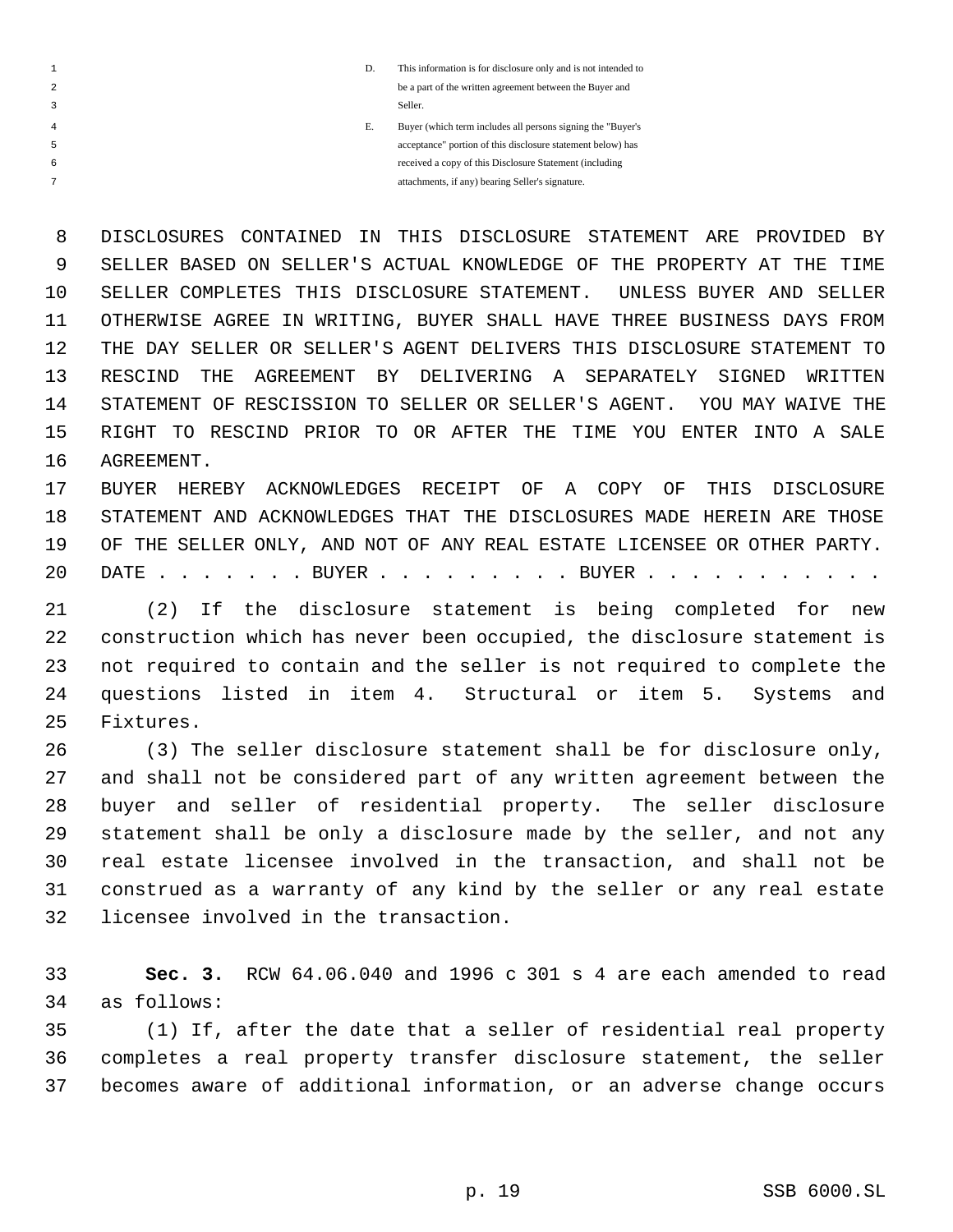which makes any of the disclosures made inaccurate, the seller shall amend the real property transfer disclosure statement, and deliver the amendment to the buyer. No amendment shall be required, however, if the seller takes whatever corrective action is necessary so that the accuracy of the disclosure is restored, or the adverse change is corrected, at least three business days prior to the closing date. Unless the corrective action is completed by the seller prior to the closing date, the buyer shall have the right to exercise one of the following two options: (a) Approving and accepting the amendment, or (b) rescinding the agreement of purchase and sale of the property within three business days after receiving the amended real property transfer disclosure statement. Acceptance or recision shall be subject to the same procedures described in RCW 64.06.030. If the closing date provided in the purchase and sale agreement is scheduled to occur within the three-business-day rescission period provided for in this section, the closing date shall be extended until the expiration of the three-business-day rescission period. The buyer shall have no right of rescission if the seller takes whatever action is necessary so that the accuracy of the disclosure is restored at least three business days prior to the closing date.

 (2) In the event any act, occurrence, or agreement arising or becoming known after the closing of a residential real property transfer causes a real property transfer disclosure statement to be inaccurate in any way, the seller of such property shall have no obligation to amend the disclosure statement, and the buyer shall not have the right to rescind the transaction under this chapter.

 (3) If the seller in a residential real property transfer fails or refuses to provide to the prospective buyer a real property transfer disclosure statement as required under this chapter, the prospective buyer's right of rescission under this section shall apply until the earlier of three business days after receipt of the real property transfer disclosure statement or the date the transfer has closed, unless the buyer has otherwise waived the right of rescission in writing. Closing is deemed to occur when the buyer has paid the purchase price, or down payment, and the conveyance document, including a deed or real estate contract, from the seller has been delivered and recorded. After closing, the seller's obligation to deliver the real